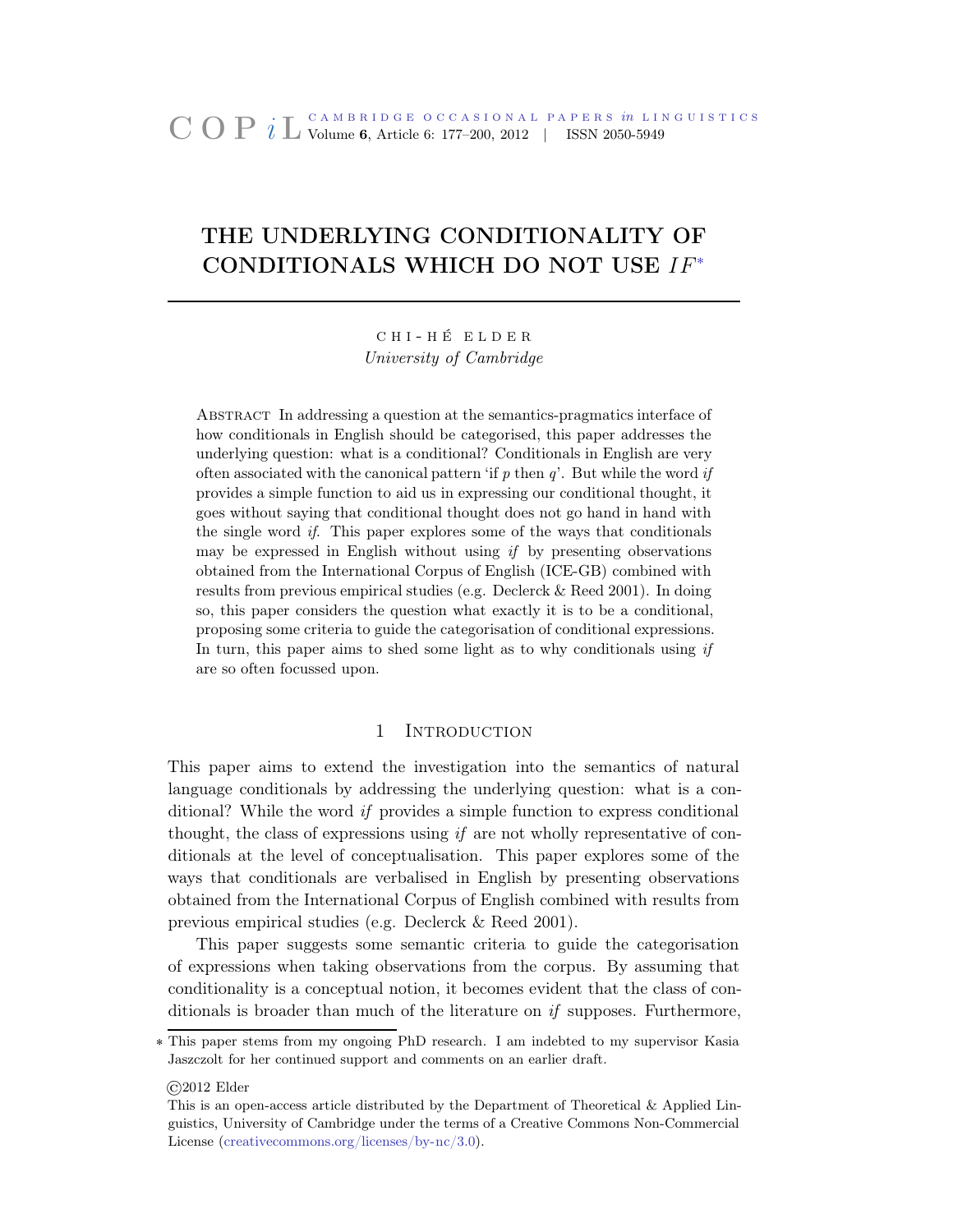since no lexical item alone can dictate the category of conditionals, this paper also shows that there is no clear-cut category of conditional expressions.

By adopting semantic contextualism, where the logical form of the utterance may be enriched (e.g. Recanati 2010) or even overridden (e.g. Jaszczolt 2010) to give the speaker's intended meaning, this paper shows that a conditional may either be expressed overtly via the construction used, or implicitly, where the intended conditional meaning has to be recovered pragmatically. There is thus a crucial interaction between semantics and pragmatics in generating a conditional, since the conditional implicature may be the main, intended meaning (cf. Default Semantics, Jaszczolt 2010). This suggests that conditionality is dependent on an interaction between various sources of communication, from the lexicon and grammar, to the speaker's intentions and the topic of conversation.

Finally, while conditionals may be expressed either directly or indirectly, this paper shows that in each conditional expression there is an underlying expression which uses *if*. Since in all conditional expressions *if* is present as a concept, utterances using *if* express conditional thought directly using the default, most common conditional marker. This paper thus shows how conditionals which overtly use *if* fit into a broader semantic category.

# 2 Criteria for classifying conditionals

In order to grasp how conditionals are expressed in English, we must first obtain a better grasp of what exactly a conditional is. I start by outlining three standard ways of approaching the study of conditionals before proposing some criteria that may guide the classification of conditionals in English.

#### *2.1 Conditionals in logic*

The construction 'if *p* then *q*' is said to be the natural language equivalent of the material conditional  $p \to q$ . The material conditional is truth functional, in that the conditional is false *if and only if* the antecedent *p* is true and the consequent *q* is false. The most commonly cited problems in classing natural language conditionals with material conditionals stem from the fact that the truth function states that a false antecedent is sufficient for the truth of a conditional. For example, inputting (1) into the truth function yields a true conditional, but is deemed to be intuitively false or unassertable in ordinary discourse.

(1) If grass is blue, then grass is green.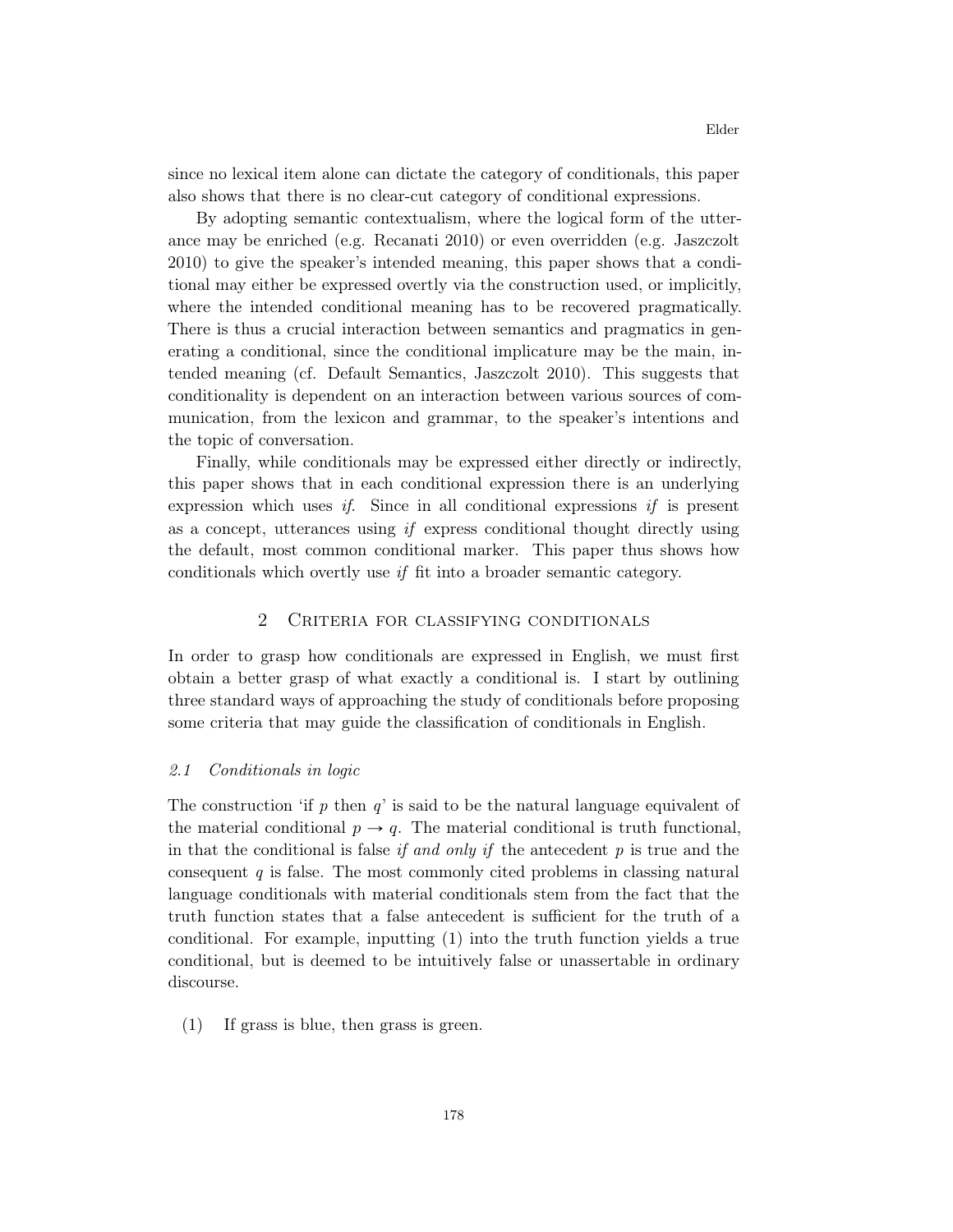Some of these reported problems pose genuine concerns when constructing a definition of natural language conditionals. However, it should be noted that this paper is concerned with actual usage of conditionals. Therefore, with the aim of observing natural language communication, spurious examples which would not be asserted by a rational communicator, such as  $(1)$ , are not considered a concern.

Among potentially genuine concerns are cases where the results obtained by the truth function conflict with speakers' intuitive truth conditions. Take (2).

(2) I'm pretty sure John is at home, but if he's not, he's still at the office.

Here we are presented with a situation where the speaker believes the antecedent of the conditional to be false. However, interlocutors do not blindly accept the conditional *because* of the falsity of the antecedent; rather, the antecedent is entertained as a possibility on which to evaluate the consequent. If we take the truth function as a starting point for defining conditionality, we would have to look at the truth values of the parts of the expression to see if the pattern fits the truth function. Since, intuitively, many natural language *if* -statements do not match the truth conditions of the material conditional, it is likely that conditionals which do not use *if* will be even more difficult to elicit if we take a truth-functional approach.

### *2.2 Conditionals and possible-worlds semantics*

With the discrepancies between the material conditional and natural language conditionals as motivation, Stalnaker (1975) takes a variant truth-conditional approach to the study of conditionals, arguing that *if* bears a non-truthfunctional relation between its antecedent and consequent. In particular, he argues that a conditional is true *if and only if* in the closest contextually available possible world in which the antecedent is true the consequent is also true.

This account fares better than the truth-functional account in following the pattern of our conditional thought in that it restricts our consideration of the consequent to those situations where the antecedent holds. Immediately we have a more intuitive notion of what a conditional is. However, what should be noted here is that Stalnaker does not provide us with a definition for what a conditional *is*, but an account of the truth conditions of already established conditionals. Therefore, on the one hand we do not have a method of deciding whether an expression is conditional, but secondly, this account is only relevant to conditional assertions and won't adequately extend to other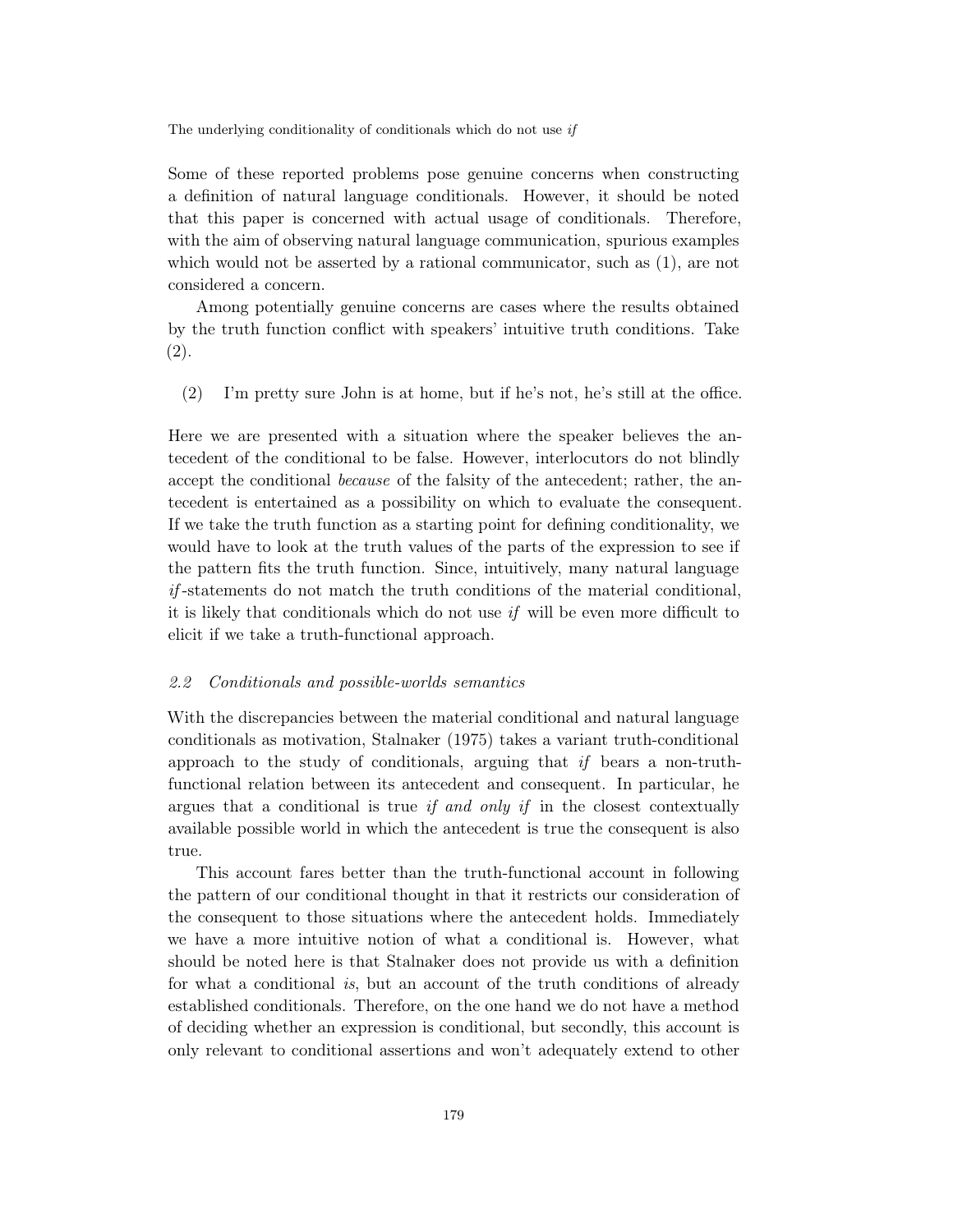conditional speech acts which are not concerned with truth. We thus require some definition of conditionals which subsume both conditional assertions and conditional speech acts, and furthermore, a definition which will allow us to decide whether an expression falls into the class of conditional expressions.

## *2.3 Conditionals in grammar*

The two approaches outlined above are both truth-conditional accounts of conditionals. However, as we have seen, this will not be helpful in deciding what counts as a conditional. What is needed is an appropriate definition from which we can find principles for delimitation. In his *Dictionary of Grammatical Terms*, Trask (1992) describes the term 'conditional' as:

A conventional name for certain verb forms occurring in some languages, notably Romance languages, which typically express some notion of remoteness, supposition, approximation or implied conditional.

By defining a conditional as 'certain verb forms' which express an 'implied conditional', it would appear that there is an element of circularity to this definition. Nevertheless, there are more important problems when applying this definition to the current endeavour. Since English does not have any particular tense or inflection depicting conditional mood, to specify that conditionality refers to verb forms is not an appropriate definition when applying to conditionals in English. While we could talk of the conditional tense in English being expressed with *would*, it is obvious that we can construct conditional sentences which do not use *would*, and moreover that *would* is not only used to introduce a conditional. What is required is some definition that will subsume the relevant constructions, but will not limit conditional expressions to specific verb forms.

One aspect of Trask's definition which may prove fruitful in shaping our own definition of conditionals is the notion of 'remoteness'. Employing a Gricean (1967) tack, use of the word *if* typically signifies that the speaker does not know the antecedent to be certainly true, and gives rise to a quantity implicature that the speaker is not in a position to make a stronger statement, for example using *since* in place of *if*. We want to extend this rationale to other conditionals which do not use *if*. While *if* may signify some inherent remoteness from reality, pinning remoteness on the antecedent more generally removes the burden from the word *if*. It should also be noted that by bringing in a notion of remoteness from reality, we implicitly consider the speaker's epistemic stance towards the truth of the antecedent. This turns the focus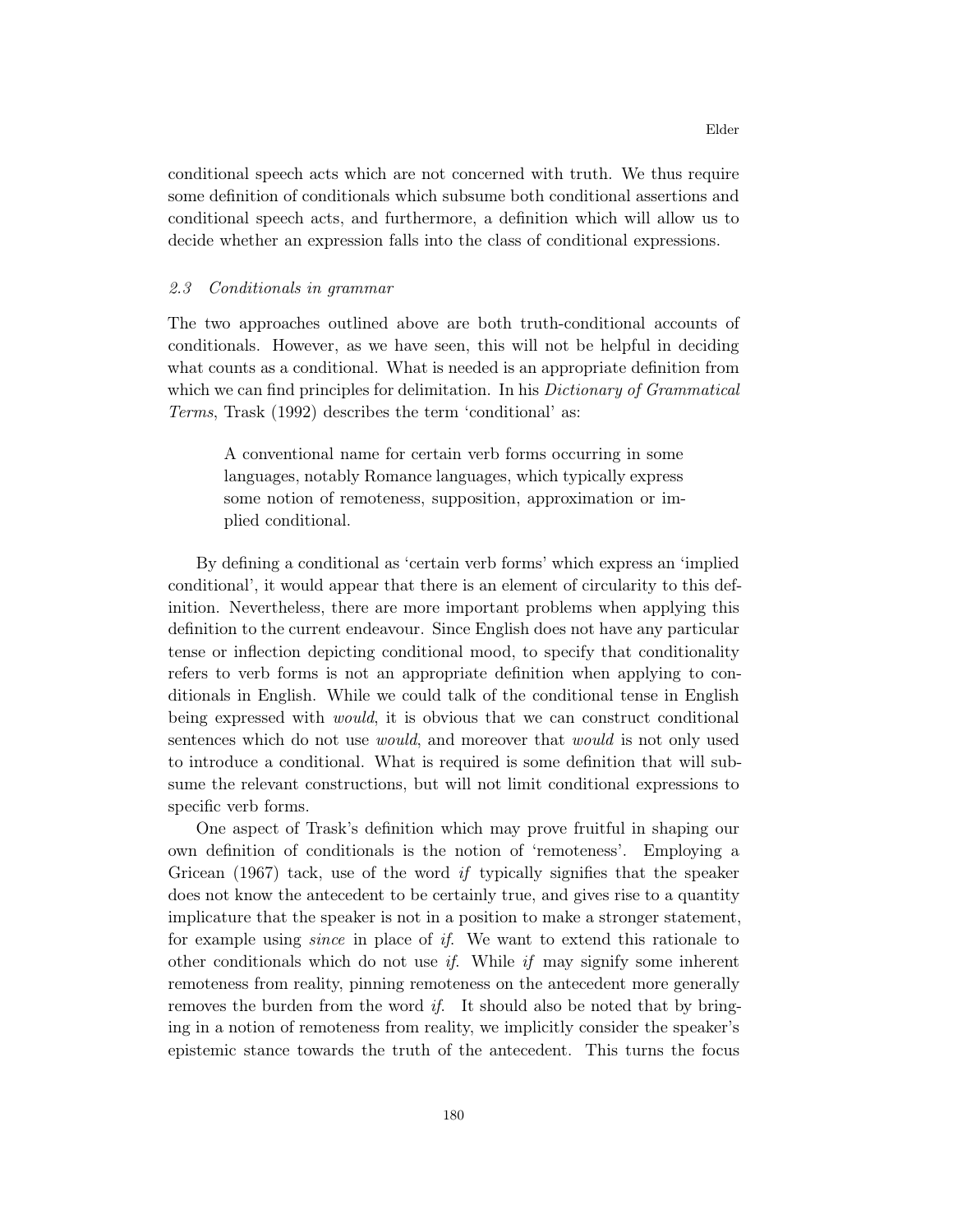away from a grammatical definition of conditionals towards a pragmatic definition, where the speaker's intentions and context of utterance also have to be taken into consideration.

#### *2.4 Proposed criteria for classifying conditionals*

The discussion so far has looked at three standard ways of approaching the study of natural language conditionals. While none of the above is appropriate as a definition of conditionals in English, it has been seen that aspects of each may contribute to the definition that we require. Here I propose two criteria that should be sufficient for delimiting the class of conditional expressions.

## *2.4.1 Antecedent is a supposition*

Following the possible-worlds approach of Stalnaker (1975), the truth of the consequent is only evaluated in those situations that the antecedent invokes. Extending this idea beyond cases of conditional assertion, the first criterion is that the antecedent should restrict the consideration of the consequent to the situation the antecedent specifies. This consideration of the consequent need not be in terms of truth and falsity, but may be in terms of the felicity of the main clause utterance. Taking Austin's (1961) example (3), we have a case where the consequent is true in all possible worlds, not just the world where the addressee wants a biscuit.

(3) There are biscuits on the sideboard if you want them.

In this case, the antecedent provides the situation of discourse where the consequent is felicitously uttered, and in this case, denotes the relevance of the main clause utterance. It is for this reason that Austin's 'biscuit conditionals' are often dubbed 'relevance conditionals' in the literature.

## *2.4.2 Antecedent expresses remoteness*

We can now bring the notion of remoteness into the mix. So far, a conditional expresses some relation between two states where the consequent is dependent on the supposition of some condition. The second criterion adds that the truth of that condition should be deemed to be uncertain by the speaker. That is, in terms of a conditional's antecedent and consequent, the antecedent of a conditional is not known to be factual, but the conditional itself is true if, on the supposition of the antecedent, the consequent is true.

As discussed above, this criterion is pragmatic in that it inevitably has to take the speaker's epistemic stance towards the situation described in the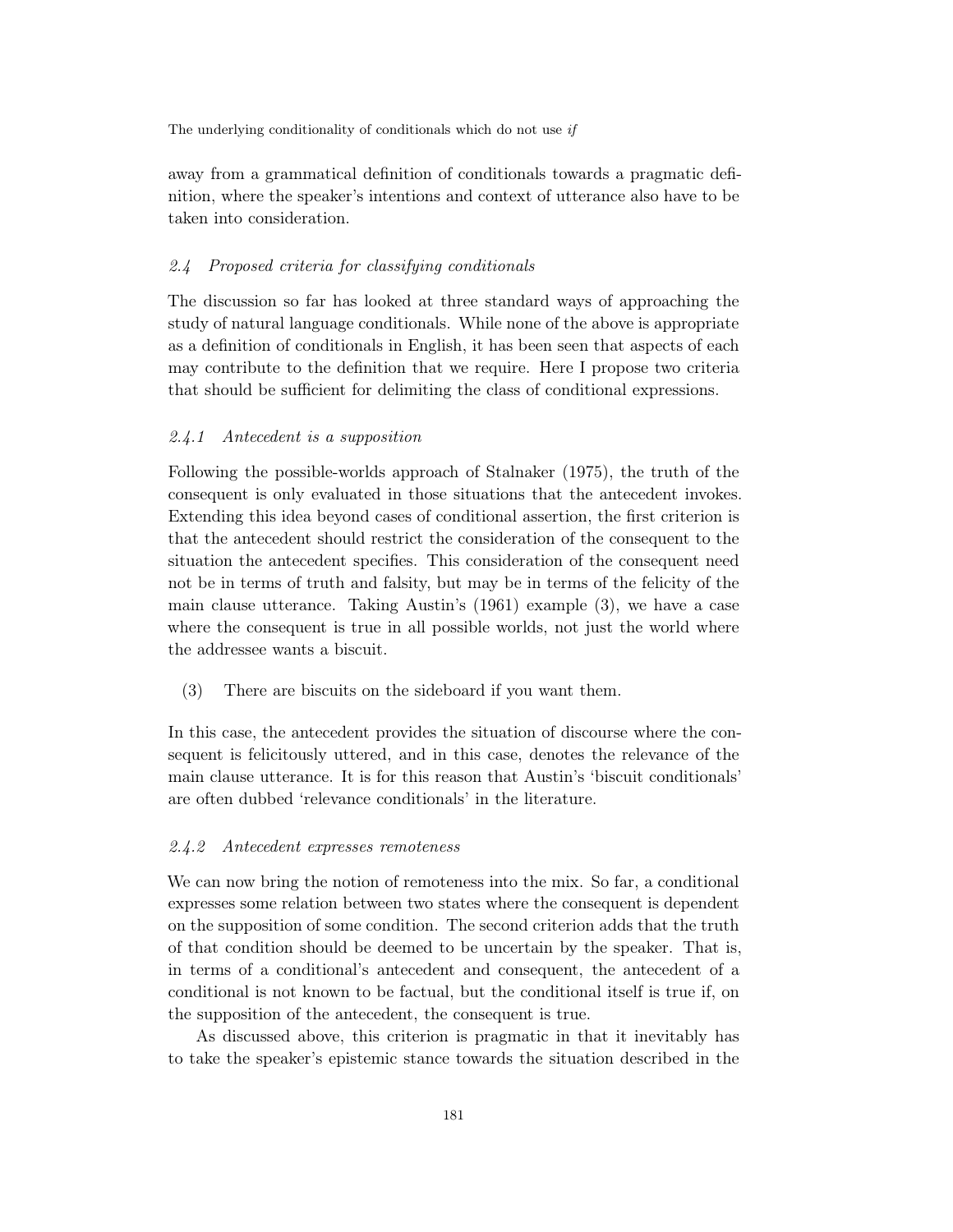antecedent into consideration. Thus, there is unlikely to be a one-to-one correspondence between any kind of morpho-syntactic properties of particular expressions and the class of conditionals, since the judgement for being conditional will stem in part from the speaker's own judgement in the certainty of the antecedent.

# 3 Using ICE-GB to search for conditionals

Individually, these criteria do not state anything novel about conditionals themselves, but taken together as a definition of a conditional, we are now in a stronger position to judge the conditionality of individual expressions. Before detailing the kinds of conditionals to be found in the ICE-GB, it is first worth considering the form that these conditionals might be found in.

## *3.1 Conditionality: a semantic or pragmatic notion?*

It has been noted above that while the lexicon may provide a tool for overtly expressing the cognitive function of conditional thought - namely with *if* it is not clear that there will be a one-to-one correspondence between conditional expressions and conditional thoughts. That is, since the criteria for being conditional do not come directly from the language system itself, this definition does not limit the level at which conditionality may arise. Following the semantic theory of contextualism, where the logical form of the utterance may be enriched (e.g. Recanati 2010) or even overridden (e.g. Jaszczolt 2010) to give the speaker's intended meaning, it is possible that a conditional may either be expressed overtly via the construction used, or implicitly via a conditional implicature. Moreover, even in cases where the utterance is deemed conditional in virtue of its logical form, we may have cases where the primary intended meaning is conditional, as is typically the case with conditional assertions, but secondly we may have cases where the primary meaning is *not* conditional, as is the case with Austin's 'biscuit conditional' discussed above, where the main illocutionary force is not assertion. Thus, these criteria do not limit the extent to which we can go into pragmatic inference in delimiting conditionals.

Adopting a contextualist stance, we may concede that sometimes the most appropriate way to convey the intended message is through an implicature, not through what is said in the sentence. The upshot for distinguishing conditional expressions is that they will not be limited to using particular lexical items in that they are not solely dependent on a single word such as *if*, nor will they be dependent on specific grammatical constructions, in that there is no particular structure that a conditional expression must follow. Rather, we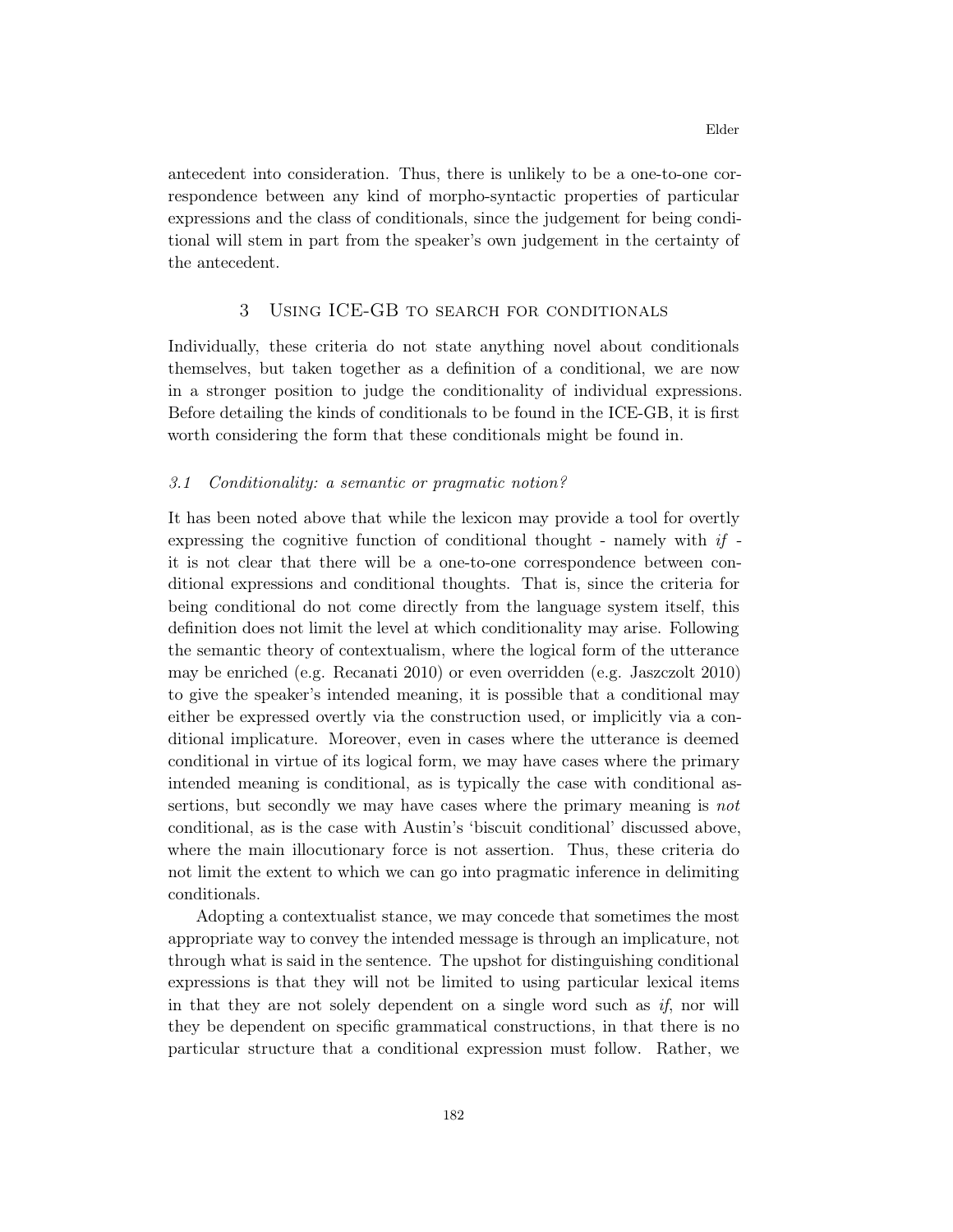have to look at various sources of information such as the speaker's intentions, topic of conversation and speaker's background assumptions in order to gauge whether an expression is conditional or not. It is precisely for the reason that conditionality is framed by cognition, that classifying conditional expressions is likely to be a difficult and slippery task.

#### *3.2 Challenges to a corpus study*

First, since conditionality could arise at either the level of the sentence or as an implicature, it should be borne in mind that it is unlikely that there will be a clear, finite category of conditional expressions. This is for the two reasons that first, there is possibly an endless number of ways of expressing conditionals and thus the category would be very open, and second, that any morphosyntactic properties of a particular expression which may be used to express a conditional could plausibly serve other functions in addition to expressing conditionality, such as to perform speech acts other than assertion. In this case, the best that we can hope for is a partial list of the various ways that conditionals may be expressed in English.

In terms of methodology, it must be remembered that grammar and the lexicon alone will not dictate the category of conditionals. However, short of conducting a full manual search of the corpus, it is still most efficient to search for first, individual words, and second, particular grammatical structures in order to find conditional expressions. Thus, when using the corpus to look at the variety of conditional expressions available to us in English in terms of words and structures, it is still necessary to keep the semantic criteria in mind when deciding what is to be classed as conditional.

Having decided on the semantic criteria for being a conditional, namely that the antecedent is not known to be true and that the antecedent should restrict the situations in which the consequent holds, we are now in a position to start considering how conditional thought may correlate with conditional expressions. To do this it is necessary to ask the question as to what may count as a conditional expression which is not denoted by *if*. To aid in answering this question, a pilot study using the ICE-GB was conducted, detailed below.

# *3.3 Pilot study: methodology*

In order to gauge a preliminary idea of how conditionals may be verbalised in English, a pilot study consisting of five conversations from the spoken portion of ICE-GB was conducted. The spoken portion of this corpus is split into different discourse contexts. The four main categories are: private dialogue, public dialogue, unscripted monologue, and scripted monologue. Each cate-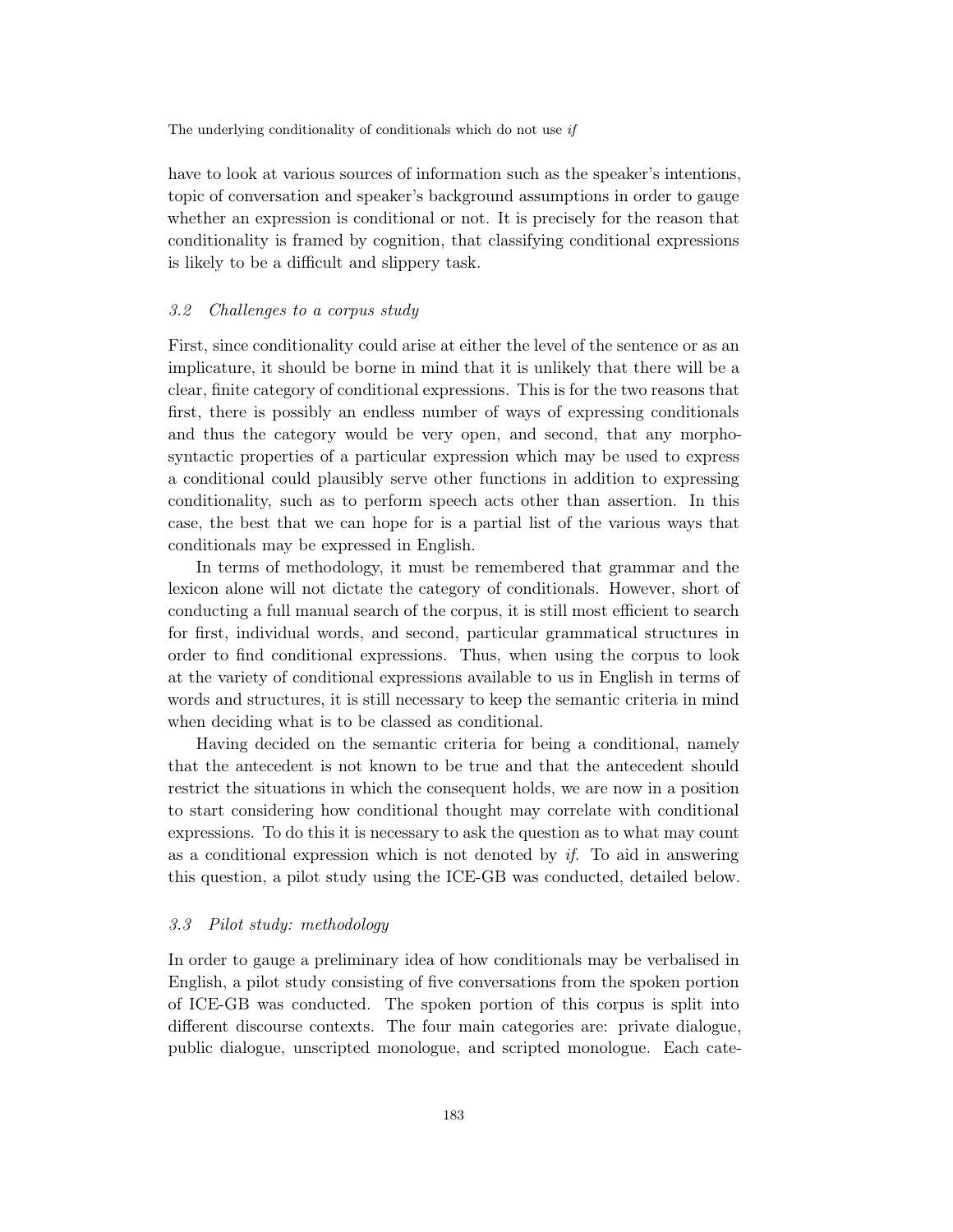gory is divided according to the different setting in which the speaking takes place. For my study, five conversations were chosen using PPS (probability proportional to size) sampling. This sampling method is useful for the current purposes, as the probability of selecting any conversation is proportional to the number of conversations in each category. In this case, PPS sampling was employed in order to yield conversations over a variety of discourse contexts, yet ensuring that categories which are more extensively represented in the corpus were reflected in the sample.

To do this, each conversation was listed in the order that they appear in the corpus, all of which are pre-grouped by their respective discourse contexts. A sampling interval was then calculated by taking the number of conversations in the corpus (300) and dividing by number of conversations required for the sample (5). A random number between 1 and 60 was then generated using an online random number generator, yielding the number 37. The  $37<sup>th</sup>$ conversation was thus chosen to be analysed, and each conversation thereafter at intervals of 60. The resulting five conversations are from the following discourse contexts: private dialogue, direct conversation; private dialogue, telephone call; public dialogue, parliamentary debate; unscripted monologue, unscripted speech; scripted monologue, broadcast talk.

To get an idea of some of the ways which conditionals may be externalised in English, I manually searched the five conversations both for conditionals using *if* and for any other conditional constructions. The results are shown in Table 1.

# Table 1

These results show that within the five analysed conversations, over half of the instances of conditionals do not use *if*. This highlights that a study of *if* would only account for approximately half of all conditionals. Nevertheless, yielding 46% of all conditionals over the five conversations, it is clear that using *if* is by far the dominant way that conditionals are expressed. This provides some justification for the abundance of literature which focuses on *if*. However, as will become evident, there is also a plethora of ways that conditionals may be formed without using *if*. It is worth looking at some of these other conditional expressions, to confirm that the concept of conditionality is not as clear cut as a study of *if* would suppose.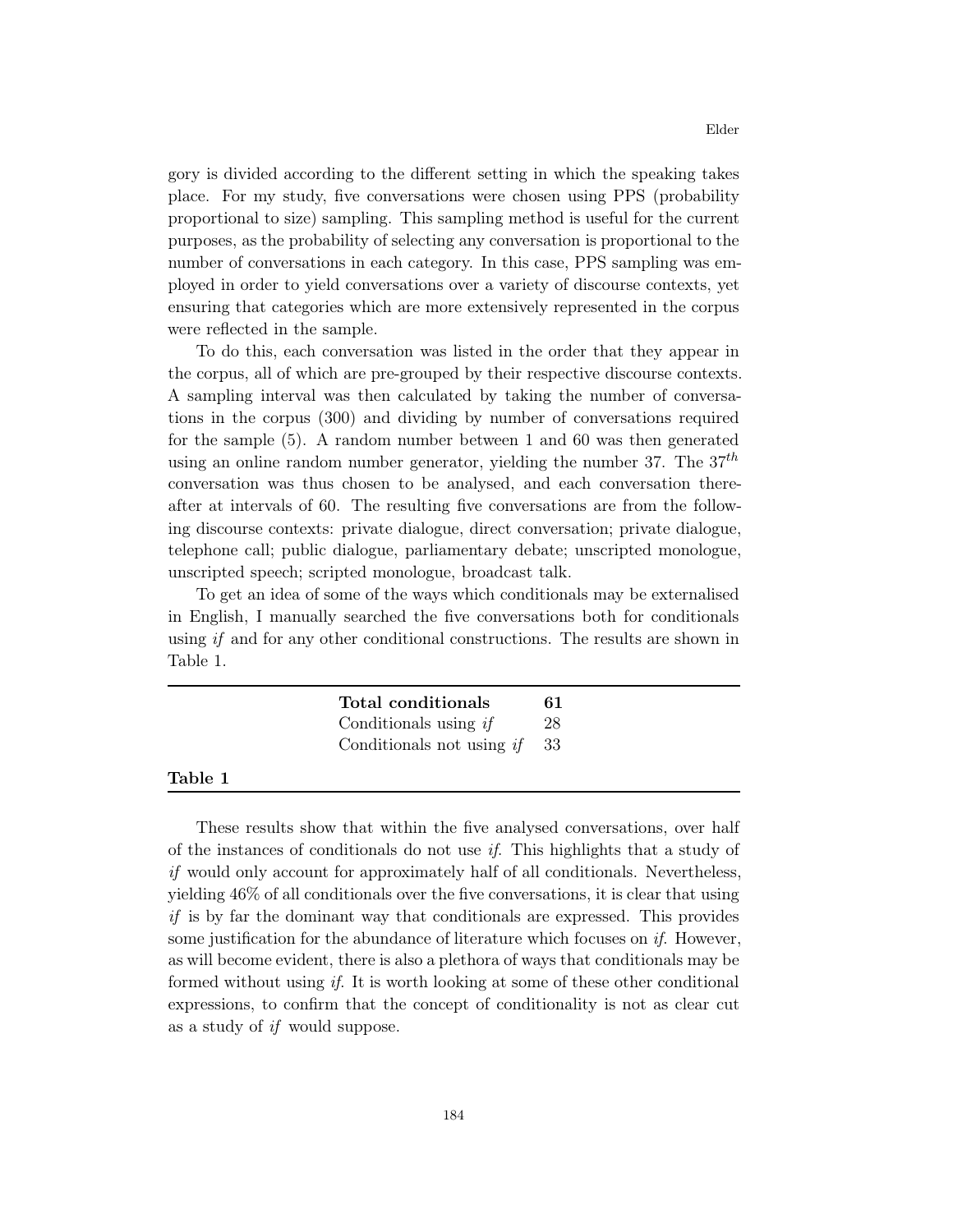#### 4 Examples of conditional expressions

The examples to be discussed below have been divided into first, words or phrases that introduce conditionals, and second, structures that give rise to conditionals.

#### *4.1 Conditional words and phrases:* when

First, within the five analysed conversations, the only lexical item which can seemingly substitute for *if* is *when*. There are five conditional *when* utterances in total. An example is (4).

(4) When you follow that through you've got the means to give rise to a change in the method. (ICE-GB)

In this example, use of *when* is not necessarily signalling factuality, but is rather describing a hypothetical situation. In this case, *when* can be seen as expressing a general condition, and is equivalent to *whenever*. In their empirical investigation of conditionals, Declerck & Reed (2001:32) call such *when*-clauses 'case-specifying' clauses, in that they specify a case in which the proposition in the consequent applies. They suggest that in such cases *when* means *in a case when*, and *if* could be substituted freely. Recalling our criteria for being conditional, it appears that this use of *when* will adhere to these criteria. This is since the *when*-clause has an element of hypothetical or remoteness from reality. When the surrounding conversation is taken into consideration, it becomes evident that the event in the *when*-clause is not considered to certainly occur, but rather is being expressed to assert the consequence should that event occur. In this case, there does not appear to be any particular semantic difference between *if* and *when*, and paraphrasing (4) with *if* instead of *when* would not alter the conditional meaning of the utterance.

While (4) may be classed as a conditional, it should be noted that it is only conjunctive uses of *when* which may qualify as exhibiting conditional use. In general, *when* differs from *if* in that it expresses factuality, as in (5).

(5) Of course everybody thought he was quite mad but when he lifted a huge block of stone and lifted it above his head then they realised that he was inspired by a great force. (ICE-GB)

Here, *when* signals that the event actually occurred. This is made manifest by the *when*-clause being the past tense; it is clear that the speaker does not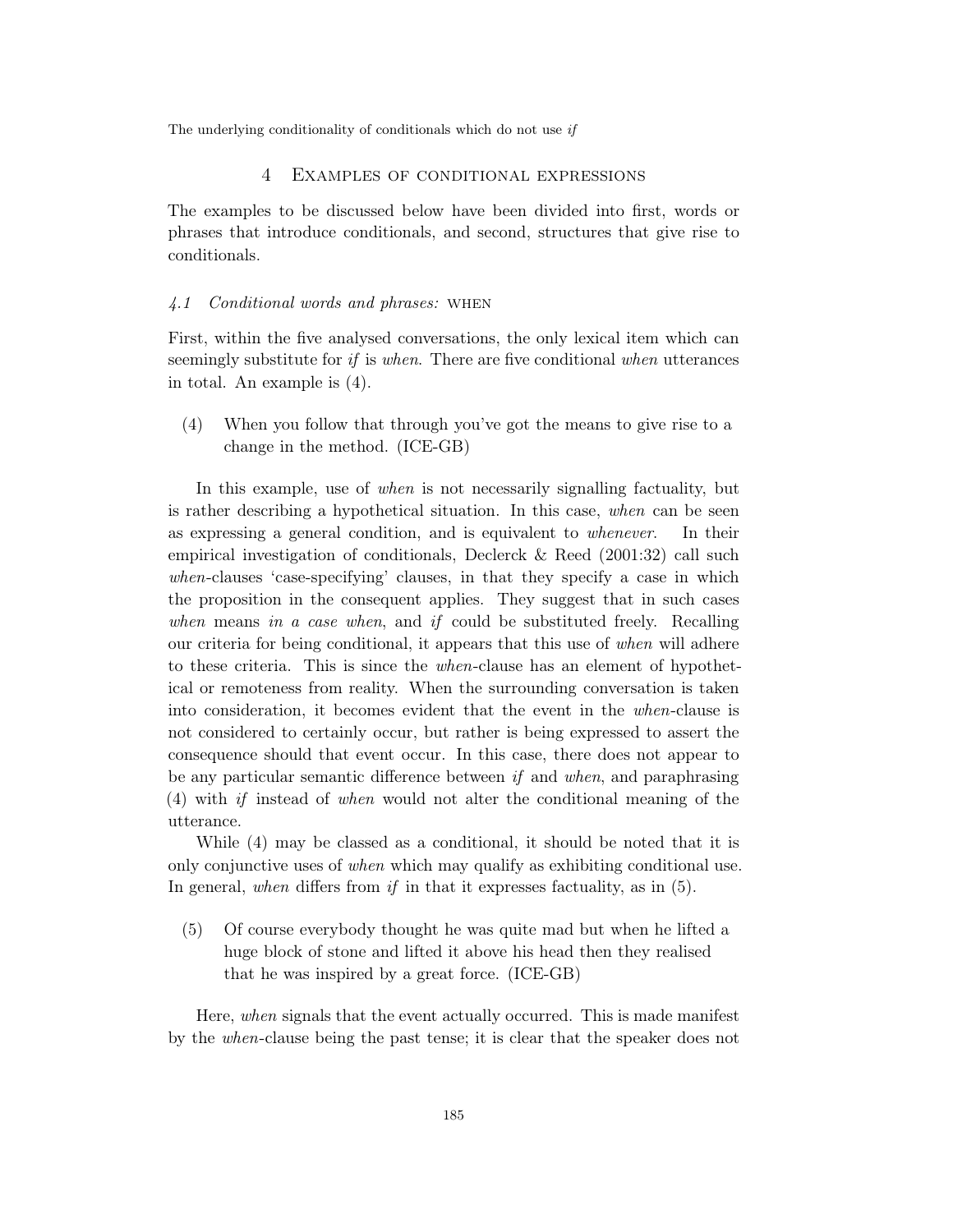intend to invoke any possibility of alternatives. This is in contrast to (4), where *when* does not invoke such a sense of factuality.

Whether (4) and (5) are conditionals is reasonably clear. However, deciding whether utterances meet the criteria becomes more slippery when considering examples such as (6).

(6) How can I demonstrate a machine when it doesn't work properly? (Declerck & Reed 2001:33)

The use of *when* in (6) is arguably case-specifying since it provides the case that the content of the consequent applies. Moreover, *when* can be substituted for *in a case when*. However, here the antecedent is deemed to be factual, and so by our criterion, should not be classed as a conditional. Declerck & Reed (2001:33) suggest that this case-specifying *when* can be substituted for *if*, even though the antecedent is deemed to be factual. Declerck & Reed do not discuss any criteria for when *when* may felicitously be exchanged for *if*, but an initial hypothesis may be that conditionality is dependent on the intended temporal reference. As noted above, the past temporal reference of the *when*-clause in (5) denotes its factuality. However, (6) does not denote a specific time, but a general state of affairs. This leaves open the possibility for its refutation. The question becomes whether or not the *when*-clause is *intended* to leave open the possibility of alternatives, or whether it is supposed to be taken as factual. It is thus the speaker's intended meaning and epistemic stance towards the *when*-clause that will determine its conditional status.

As noted above, *if* invokes a hypothetical state and leaves open the possibility of alternatives. If substituting *if* for *when* in (6) would leave the utterance semantically unchanged, this would suggest that *when* does not express factual information, and hence that (6) and (7) have the same conditional sense.

(7) How can I demonstrate a machine if it doesn't work properly?

While *if* is usually said to invoke alternatives, it should be noted that the *if* -clause in (7) also appears to be true. Does this mean that factual *if* -clauses do not invoke conditionals? A possible response may be that the reason that the *if* -clause in (7) is deemed to be true is because it is used to echo a previous thought or utterance in the conversation (cf. Carston 1996). In this case, the truth of the *if* -clause is presupposed by attributing the utterance to a previous thought or utterance in the conversation. If the truth of the *if* -clause is taken for granted, by our criterion of remoteness from reality, (7) should not be considered truly conditional.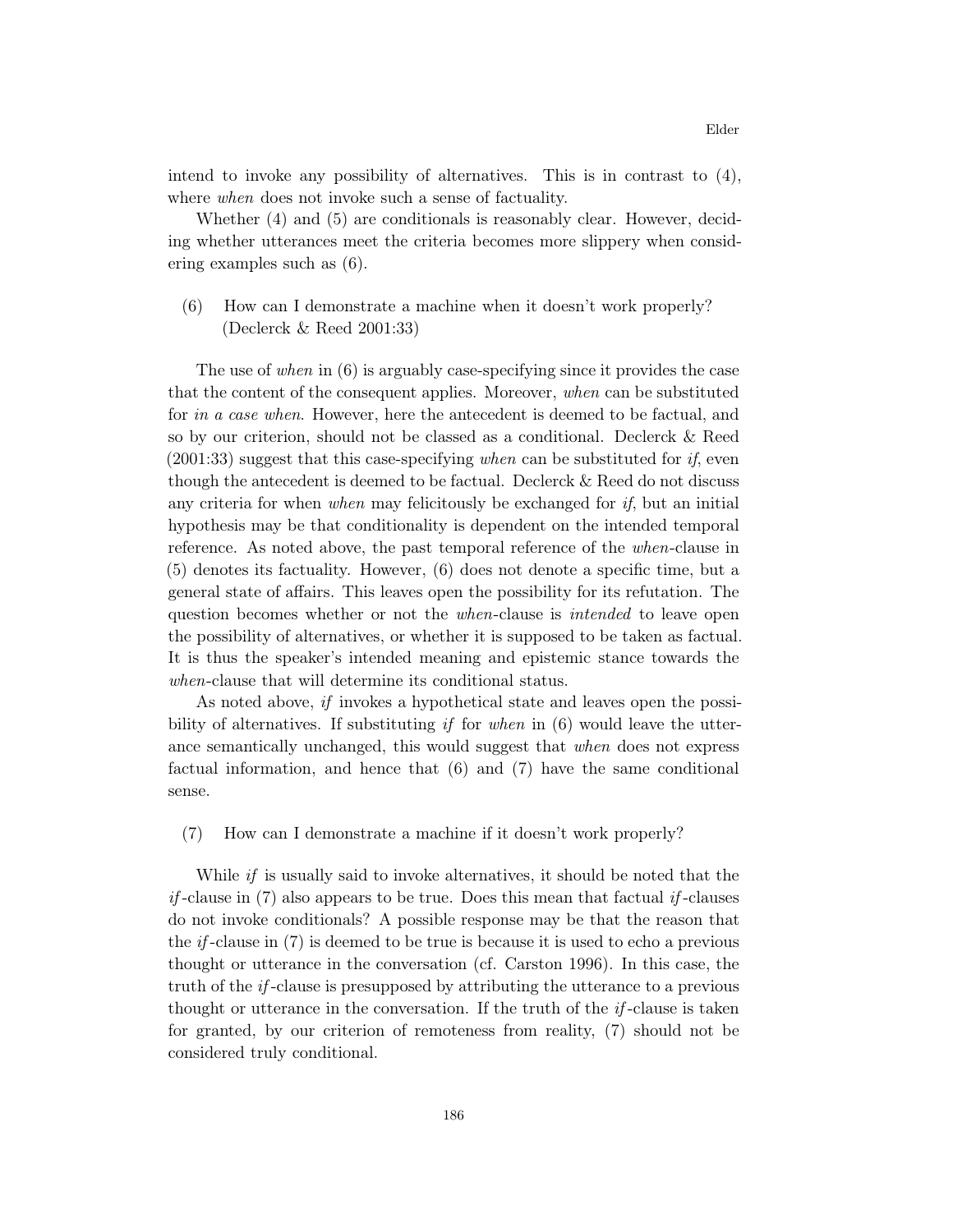Dancygier & Sweetser (2000) consider this argument but with reference to the differences between *since* and *if*. Similar to *when*, the affinities between *since* and *if* are evident from (8), taken from Dancygier & Sweetser (2000:119), and paraphrased using *if* in (9).

- (8) Since you're a linguist, what's the Russian word for 'blender'?
- (9) If you're a linguist, what's the Russian word for 'blender'?

While Dancygier & Sweetser acknowledge that *if* can be used echoically, they stress that *since* expresses positive epistemic stance; it represents factual information. On the other hand, *if* always invokes neutral epistemic stance in that it does not mark any commitment to the truth of its clause. They state:

Rather than setting up a novel space, they *if*-clauses evoke a space already contextually accessible. However, referring to a space available in previous discourse does not necessarily mean that the speaker always aligns herself with its content to the same degree. . . *if* indicates non-commitment to the clause it marks: but non-commitment covers a wide range of possible attitudes, from strong disbelief to near-commitment. (Dancygier & Sweetser 2000:127)

For them, the fundamental difference between *if* and *since* is that *since* presupposes definite truth of the clause, while *if* maintains an element however strong or weak — of alternatives. Thus, while the content of an *if*clause may be echoic, by using *if* rather than *since* the speaker suggests she is not committing her belief in its truth. Rather, as Dancygier & Sweetser (2000:130) suggest, *if* may be used to denote that the utterance is attributed to another person, or that the speaker reserves judgement on its truth. In this way, they suggest that *if* is used as quotative, which is more polite than using *since*. Utilising this rationale, we may conclude that (8) is not conditional due to its factual antecedent, while (9) may be considered conditional on the basis that the speaker is not committed to the truth of its antecedent.

We can apply this argument to the case of *when* in (6). Although the temporal reference of (6) may allow *when* to be substituted with *if*, there is nevertheless a subtle semantic difference between them. Use of *when* in (6) suggests that the speaker believes the state in the clause to be certainly true; using Dancygier & Sweetser's terminology, *when* invokes positive epistemic state. However, in the cases where *when* is replaced with *if*, there is the indication that the speaker is not committed to the truth of the clause, but is attributing the utterance to a previous thought or utterance. Finally, it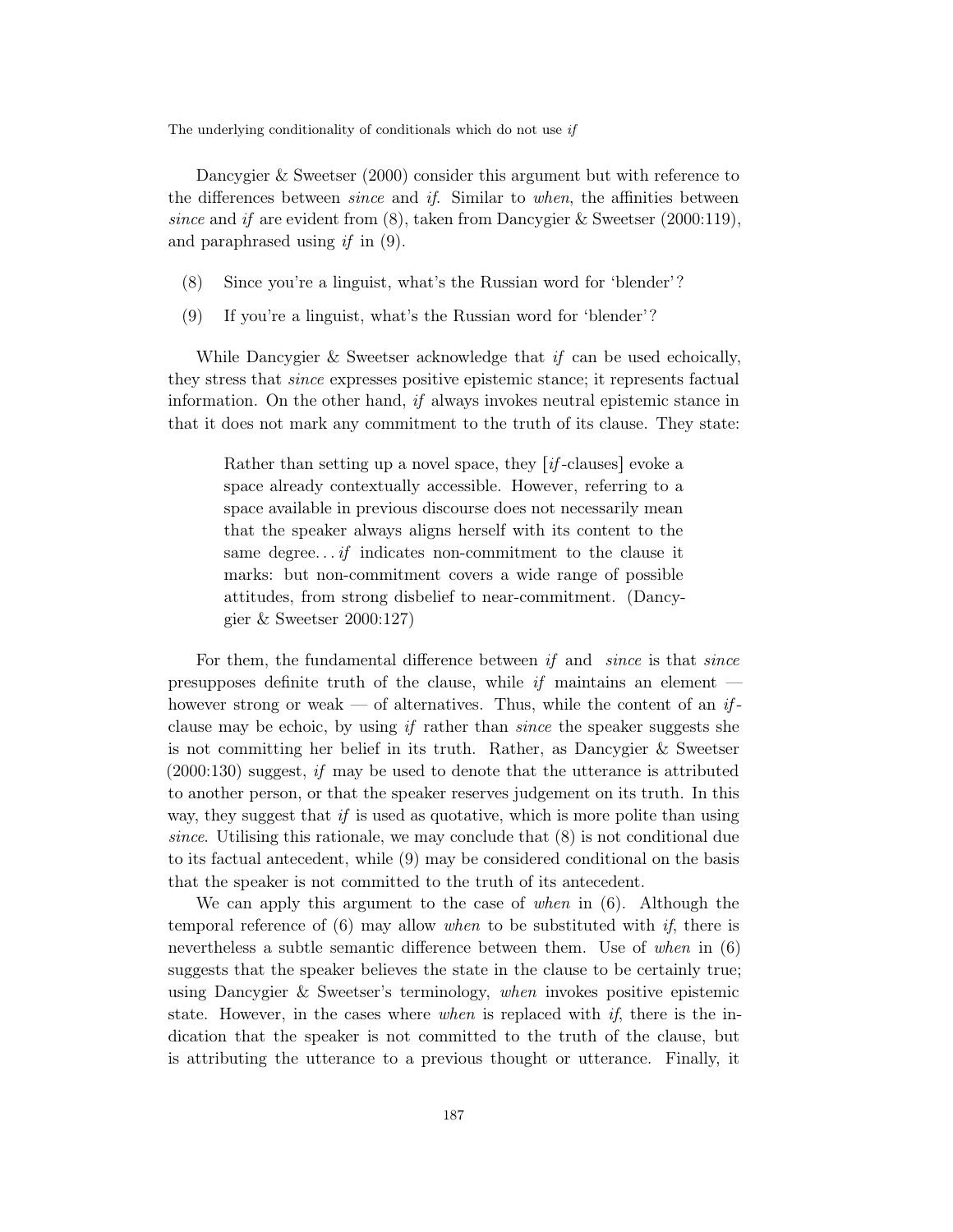appears that both *when* and *since* in these seemingly factual cases denote a *reason* for the assertion of the main clause; they are not invoking a *condition*. While *when* may sometimes invoke some remoteness from reality, it is important to adhere to the semantic criteria and not to allow the lexicon to guide conditionality. Therefore, such factual cases of *when* cannot be counted as conditionals owing to their positive epistemic stance, while their *if* counterparts still invoke some possibility of alternatives.

It is interesting to note that this discussion has highlighted that there may not be a clear factual versus non-factual distinction between conditional and non-conditional expressions. Rather, there may be a gradation of certainty from absolute certainty — where *since* tends to fall — to complete impossibility. The cases of *if* described here which may substitute in a *when*- or *since*clause appear to fall around the boundary between certain and non-certain. Moreover, the case of *when* also confirms that conditionality does not hinge on the lexical item alone. While conjunctive *when* may sometimes invoke some remoteness from certainty, recovering the strength of certainty is due to an interaction between the lexical item and other factors, such as the temporal reference of the clause and other utterances in the conversation. This interaction from several sources suggests that contextualism is, in fact, the correct semantics to adopt, because we cannot rely on the lexicon alone to recover the intended meaning.

This observation also has some ramifications for the pursuit of delimiting conditional constructions. While English has a default conditional marker, *if*, other words which may perform the same function — such as *when* — may also be used in other roles other than to mark conditionality. Because conditionality may arise through an interaction of various sources of information and thus may not be evident from the logical form or construction of the utterance alone, it is obvious that there will be no clear-cut category of conditional expressions. However, what also becomes obvious is that attempting to devise a list of potentially searchable items for a corpus investigation is not a plausible task, as there is also no clear-cut class of conditional *constructions*, where conditionality is introduced by some particular word or phrase.

## *4.2 Other conditional words and phrases*

Since *when* was the only overt conditional conjunction found in this pilot study, I now turn to Declerck & Reed's (2001) empirical investigation, where they provide an extensive list of possible conditional constructions. Declerck & Reed (2001:9) opt to define conditionality in terms of the form of the sentence, stating that a conditional is "a two-clause structure in which one of the clauses is introduced by *if*  $\left[\ldots\right]$  or by a word or phrase that has a meaning similar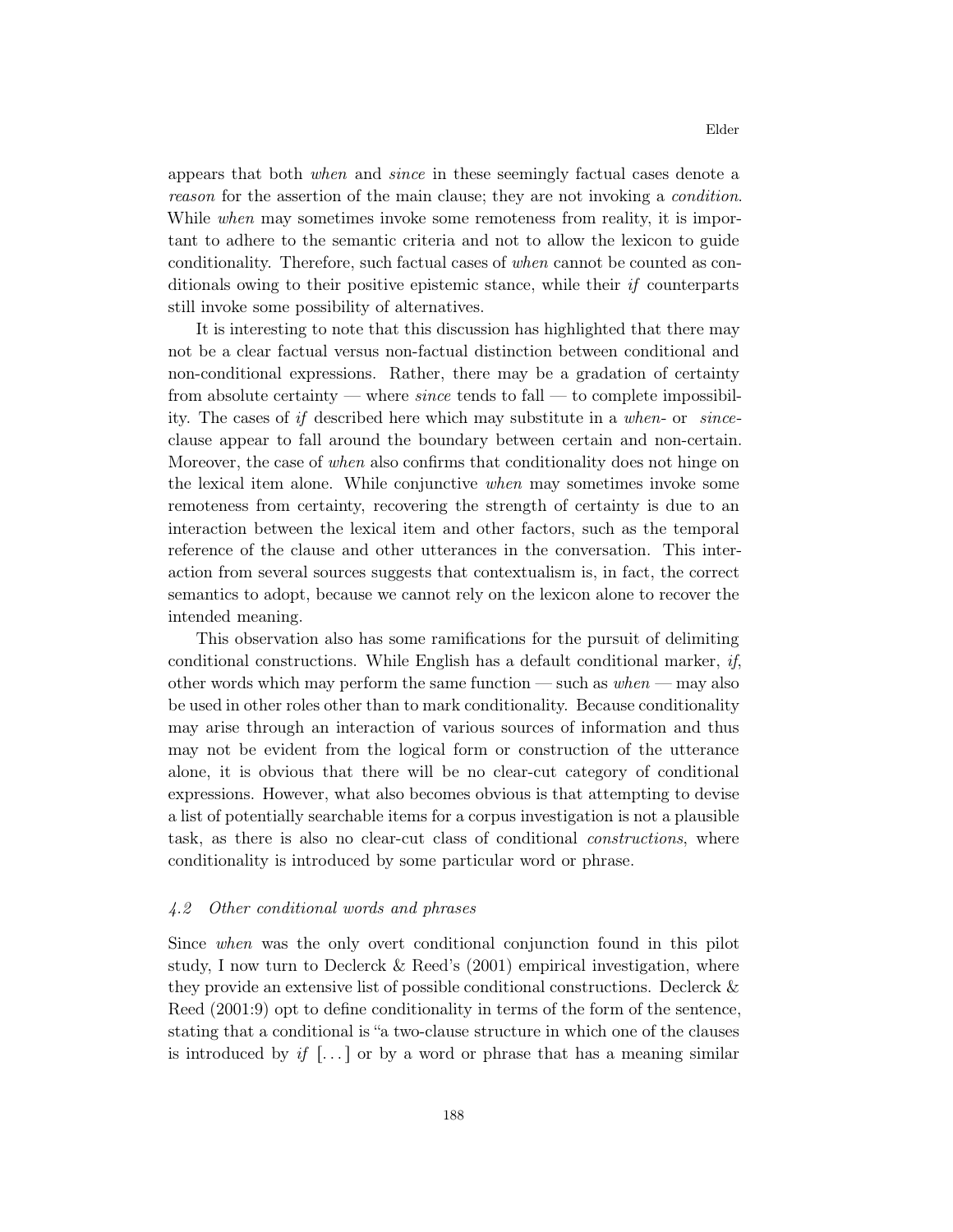to *if*." However, through their examples they describe some non-conditional constructions as having some 'conditional connotation' (e.g. Declerck & Reed 2001:28), suggesting that conditionality comes through meaning rather than form, as they had suggested. Nevertheless, regardless of their definition of a conditional, Declerck & Reed's study provides a useful backdrop that can be used as the basis for the discussion of what may potentially be classed as a conditional.

In addition to non-factual *when*, some additional examples of conditional conjunctions that Declerck & Reed list are as follows. First, they suggest that phrases such as *providing*, *provided (that)*, *on condition that*, and *on the understanding that* can all express a necessary condition, and may substitute for *if* (Declerck & Reed 2001:21). On this basis, I searched the whole spoken corpus for the following key words, obtaining the following results:

| Key word         | $\#$ instances in corpus $\#$ of conditional uses |    |
|------------------|---------------------------------------------------|----|
| providing        | 18                                                |    |
| provided         | 34                                                | 13 |
| condition        | 27                                                |    |
| understanding 36 |                                                   |    |
| Table 2          |                                                   |    |

The potential conditional uses of *providing* and *provided* are tagged in the corpus as conjunctions, opposed to certainly non-conditional uses which are tagged as verbs, making them easy to elicit. Some conditional examples are:

- (10) Why can you not coach every day in half term, providing the children have half term at the same time? (ICE-GB)
- (11) The quickest way into the West End from there is Gospel Oak, provided you know the times of the trains. (ICE-GB)

Both *providing* and *provided* appear to invoke some sense of non-commitment towards the state that they describe, so fit with the definition of a conditional given in this paper. Indeed, in (10) it is not taken for granted that the children have half term at the same time, nor is it assumed in (11) that the hearer knows the times of the trains. Rather, each of these clauses serves to provide a condition, which is itself unknown, on which the main clause is intended to hold.

That no conditional instances of *condition* or *understanding* were found in the spoken corpus, where the phrase denoting conditionality might be *on condition that*, or *on the understanding that* respectively, highlights a problem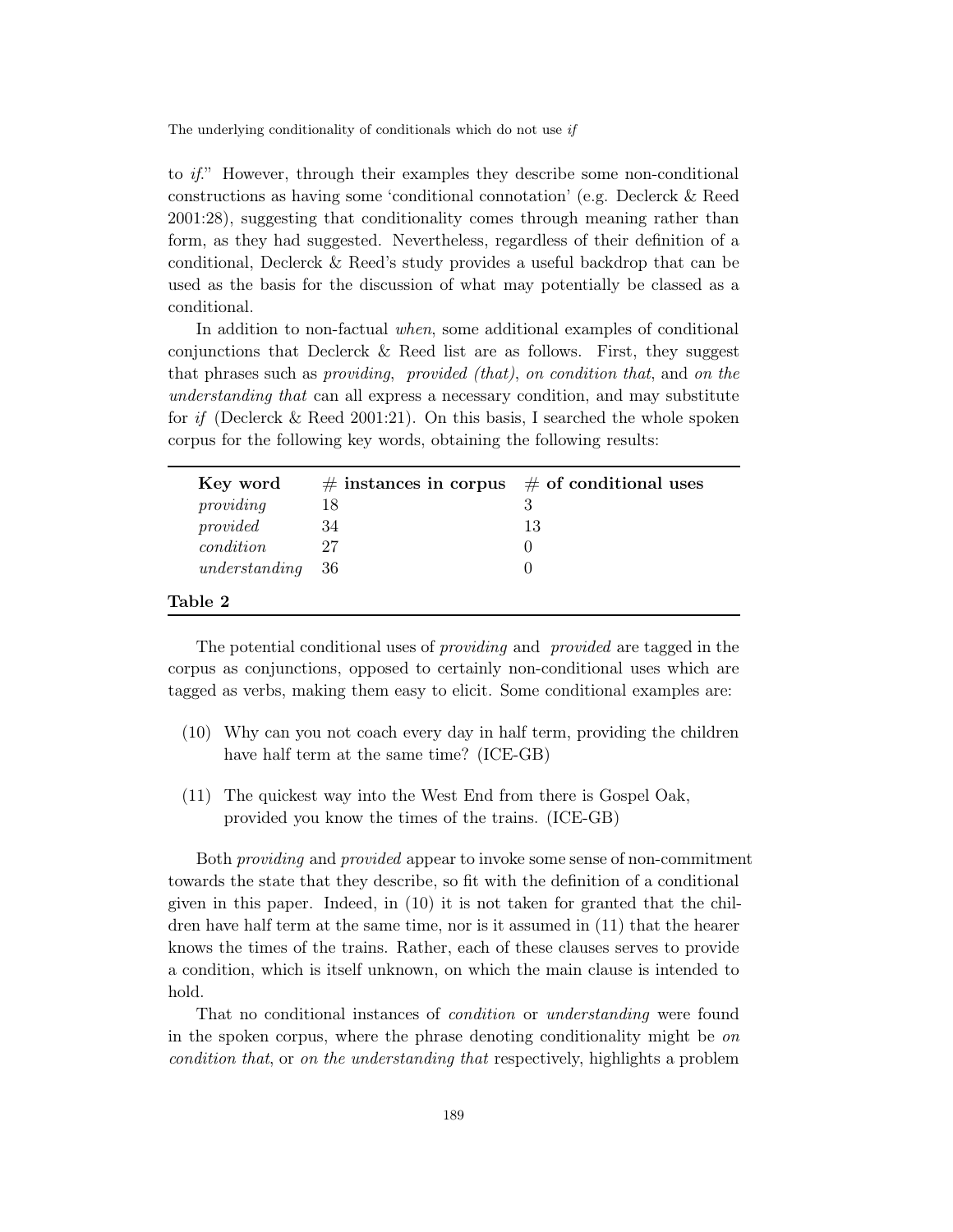with focusing on one corpus for a comprehensive description of all conditional uses in English. Since sentences using such phrases sound natural and occur in ordinary discourse, it is not that such phrases are not used in English, but that the corpus does not contain any instances. This confirms that manually searching the corpus for conditional constructions can only yield a partial picture of how conditionals may be expressed in natural language.

The second observation of Declerck & Reed's that I discuss is with *unless*. Declerck & Reed (2001:21) suggest that *unless* is usually understood as being equivalent to 'in a case other than', and in non-counterfactual conditionals, *unless* can be substituted by *except if*. <sup>1</sup> What can be seen from searching the spoken ICE-GB for cases of *unless*, is that *unless* invokes uncertainty on the truth of the clause it introduces. There are 67 cases of *unless* in the spoken corpus, an example of which is (12).

(12) You're very unlikely to get someone to commission you to write something unless you've already written and published quite a lot (which I haven't). (ICE-GB)

Here, it can be seen that *unless* provides a situation which is temporarily assumed to be uncertain, although the speaker later refutes this possibility of alternatives in the following utterance. *Unless* differs from *if* in that the use of *unless* conjoins the meaning of *if* with *not*, resulting in the negation of the *unless*-clause providing the condition for the main clause, as exemplified in (13).

(13) If you haven't already written and published quite a lot, you're very unlikely to get someone to commission you to write something.

Here we have *unless* serving to restrict the situations in which the main clause assertion is intended to hold. This is essentially the same role that *if* plays, except that it provides the opposite effect: *if* suggests that the assertion is only deemed to hold true in the situations that the *if* -clause specifies, while *unless* denotes that the main clause assertion holds in all situations except those the *unless*-clause specifies. We therefore have both the sense of remoteness from certainty and restriction to particular situations from the subordinate clause that conditionality requires.

<sup>1</sup> See Declerck & Reed (2000) for a detailed discussion of unless.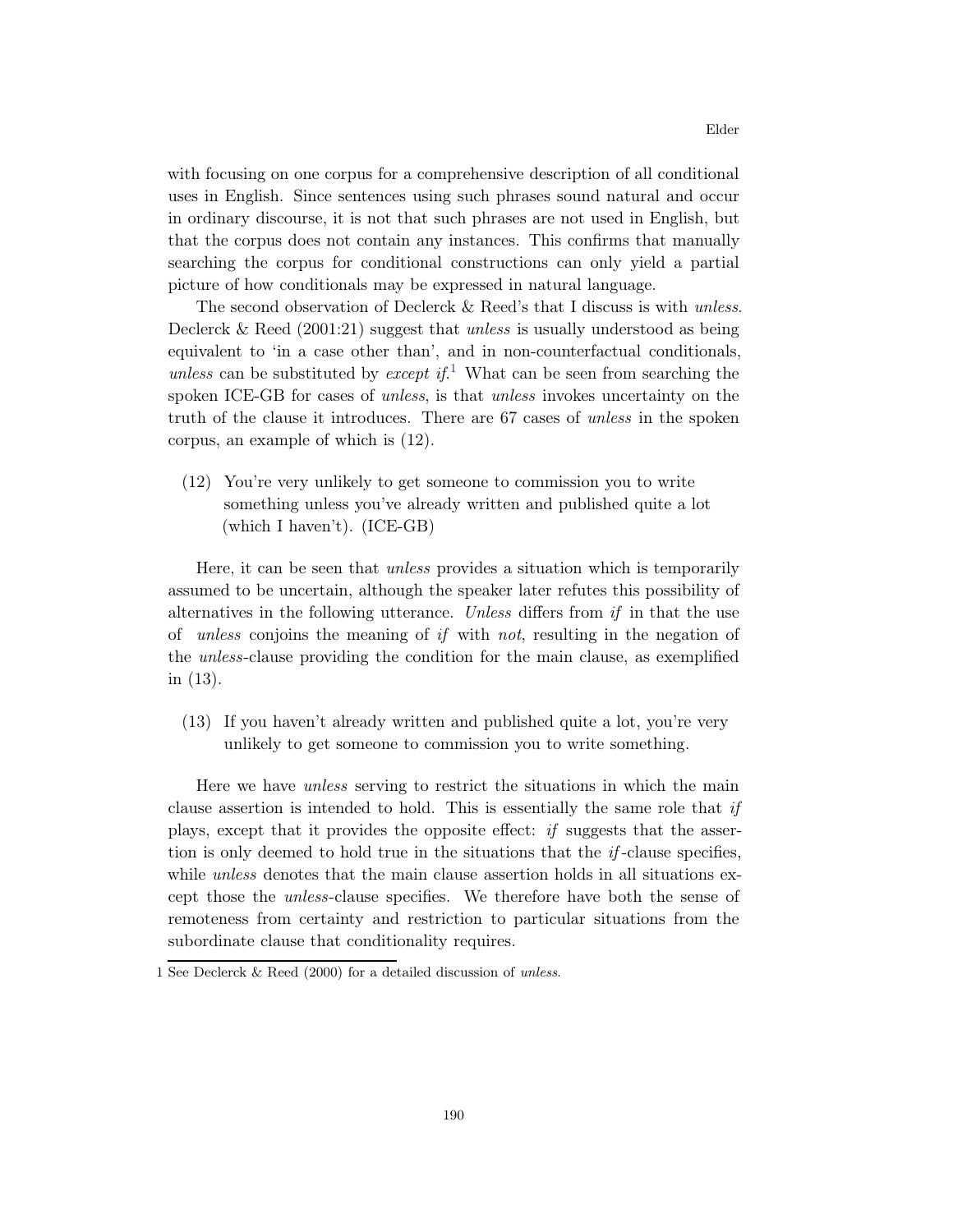## *4.3 The case of* in case

The final case in the discussion of conditional words and phrases that I address is that of *in case*. Declerck & Reed (2001:21-5) list five different ways in which *in case* may be used, all of which they suggest have some conditional meaning. The following discussion aims to uncover whether this claim is correct according to the current definition of a conditional.

There are just 13 tokens of *in case* in the spoken ICE-GB, which are grouped by Declerck & Reed's classification in the table below.

| Total instances of <i>in case</i> | 13 |
|-----------------------------------|----|
| Precautionary                     |    |
| Preventative                      | 1  |
| Reason for emotion                |    |
| If it is the case that            |    |
| Relevance                         | 2  |
| Insufficient data to classify     |    |

# Table 3

The first case is where *in case* has a precautionary meaning, where the speaker describes an action taken as a precaution against a potential consequence.

- (14) I kept it in case he wanted to see it. (ICE-GB)
- (15) I got my sleeping bag [ $\dots$ ] in case I needed to be there for some reason. (ICE-GB)

Here, *in case* suggests that the speaker is unsure of whether the event will occur or not, and thus evokes some remoteness from reality. Thus, under one of the current criteria, there is a possible conditional meaning. However, *in case* does not appear to restrict the cases where the main clause holds. Compare the following.

- (16) I will take an umbrella in case it rains.
- (17) I will take an umbrella if it rains.

While *if* provides the circumstance under which the main clause assertion is supposed to hold, *in case* provides a *reason* for the action, and that reason is owing to the possibility of rain. It may be possible to draw parallels with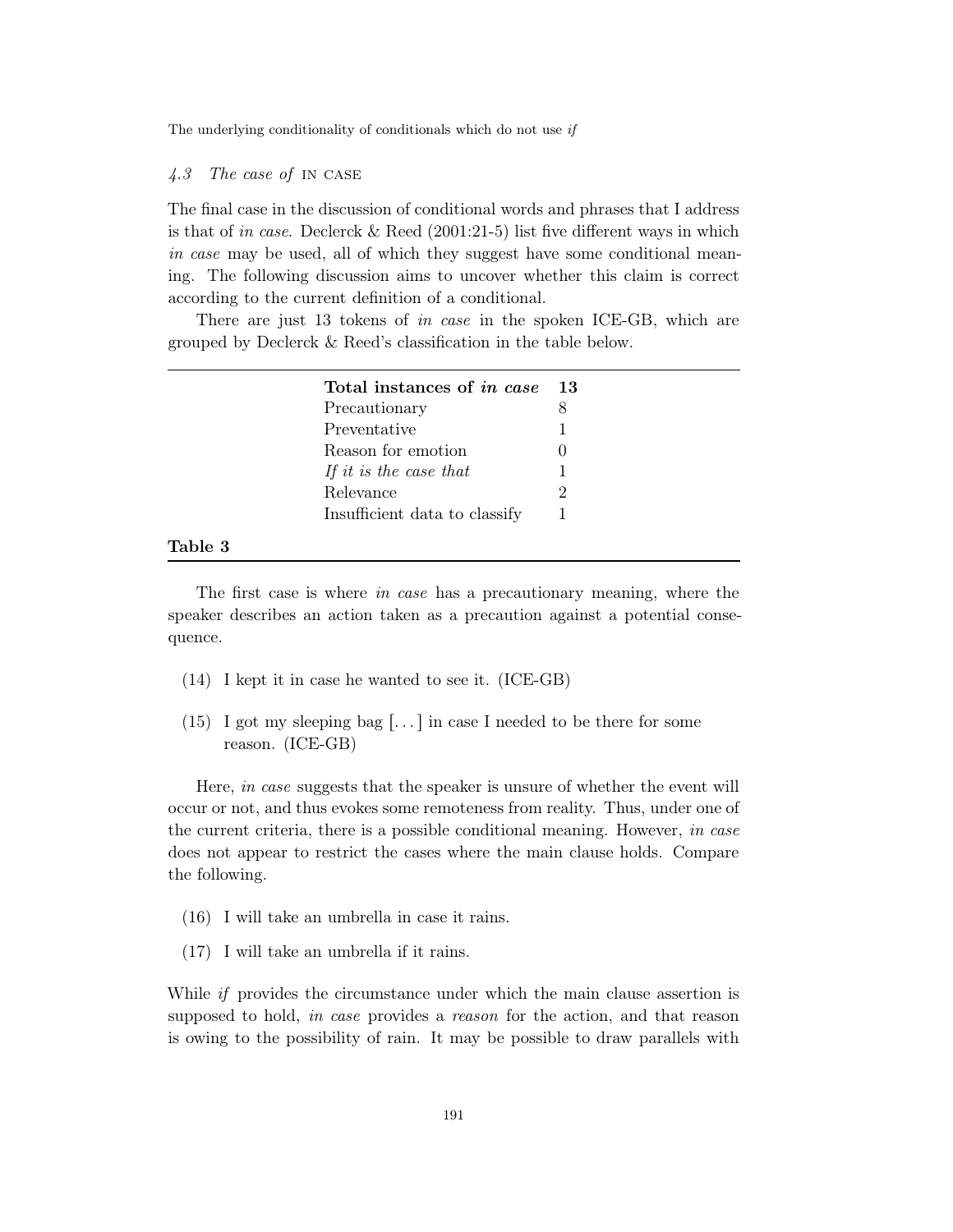relevance conditionals, as the *in case*-clause denotes the relevance of the assertion. However, there seems to be a difference between this case of *in case* and *if* -relevance conditionals in that in the latter, the *if* -clause is said to create the discourse setting where the utterance is relevant, while the *in case*-clause here provides the reason for the action. Thus, whether we class this example as conditional will depend on the reason for the utterance: whether *in case* serves to provide information about the rationale for the speaker's actions, or whether it denotes the relevance for uttering the main clause. The former seems more plausible.

The second use of *in case* which Declerck & Reed describe has a preventative meaning, describing a situation which has not taken place in order to prevent a potential consequence.

(18) She never let the child play in the street in case he was run over. (Declerck & Reed 2001:23)

As with the precautionary meaning, *in case* does not provide a restriction on the situation described in the main clause, but rather provides the reason for the habitual action.

Third, *in case* may be used after expressions of fear or apprehension, and introduces a complement clause to denote the reason for the emotion. In this way, *in case* is equivalent to *that*.

(19) She was concerned in case her cover was blown. (Declerck & Reed 2001:23)

As with the previous two ways of using *in case*, *in case* introduces a reason for the main clause eventuality, and thus the main clause is not restricted to particular circumstances. While the *in case*-clause does denote uncertainty, further information than the structure alone is required to elicit the degree to which the speaker believes the *in case*-clause is likely. Paraphrasing (19) in the following ways highlights this.

- (20) She was concerned what would happen if her cover was blown.
- (21) She was concerned because it was probable that her cover was blown.

In (20) it may be assumed that the *if* -clause refers to a potential future event (but note that the *if* -clause is a condition for *what would happen*, not the event of being concerned). On the other hand, (21) provides an overt reason for being concerned, because the eventuality in the subordinate clause is considered to be likely. Thus, as with the case of *when* discussed above,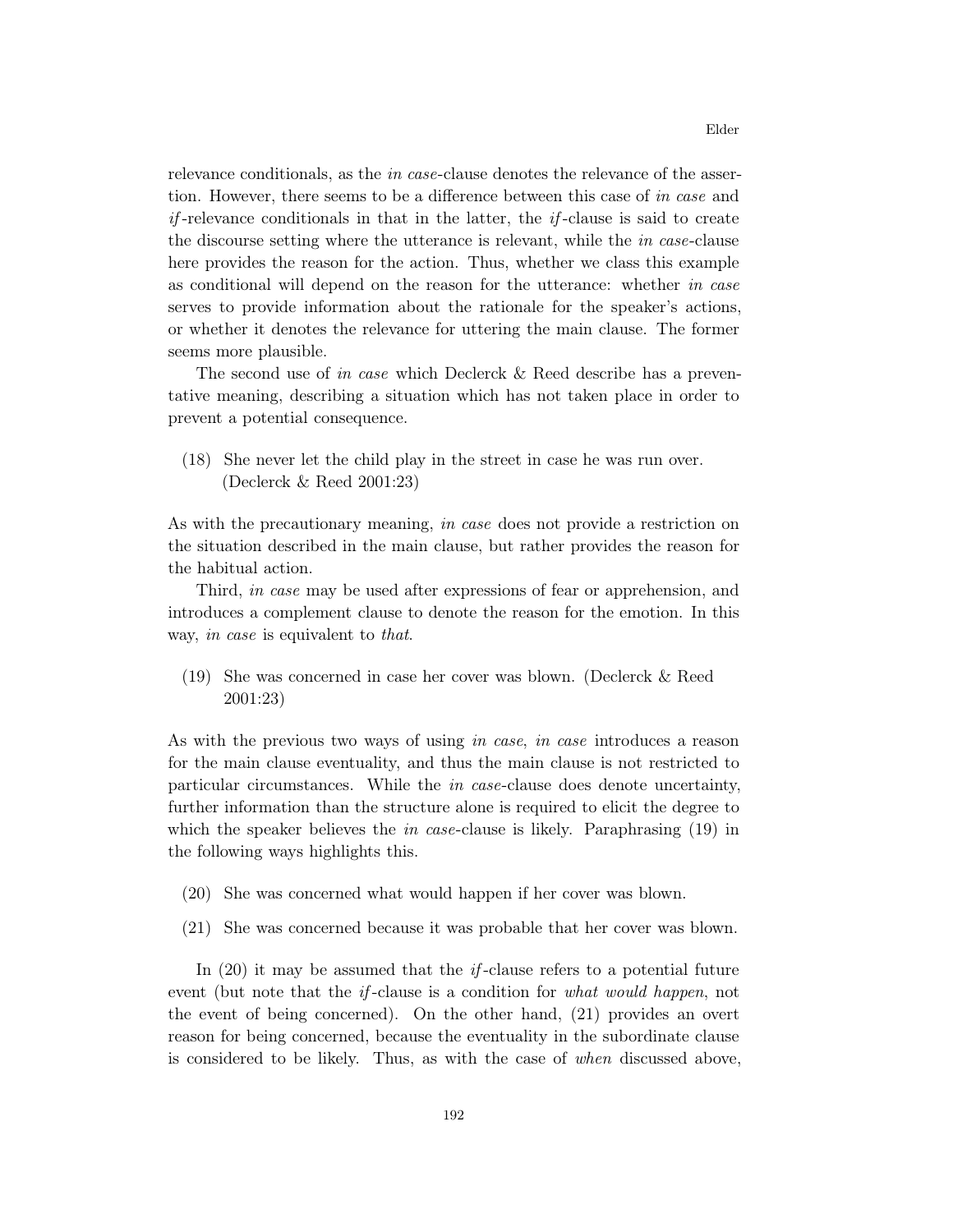we would appear to have a cline between certainty and uncertainty in the *in case*-clause.

Fourth, *in case* can be used to give rise to the phrase *if it is the case that*.

- (22) In case you need any money, I can lend you some. (Declerck & Reed 2001:23)
- (23) In case you have any problems, your enumerator has been trained to help. (ICE-GB)

In these cases, Declerck & Reed (2001:24) suggest that *in case* is 'actualisationconditioning', meaning that the antecedent denotes the situation which triggers the situation in the consequent. As above, *in case* appears to denote a possible future situation, thus leaving open the certainty of its actualisation. However, in this case *in case* could potentially be classed as conditional, as it provides a restricted situation in which the main clause is intended to hold.

It should be noted that both (22) and (23) could be considered speech-act conditionals, as the *truth* of the main clause is not restricted to the situation described in the *in case*-clause. Focussing on (23), it appears that we could get several readings depending on the intended meaning of the utterance. On the one hand, training has already occurred, so *in case* may be providing a reason why the training occurred in the past. Under this interpretation, as with the previous kinds of *in case*, there will be no conditional meaning. Alternatively, as with (16), *in case* may be a kind of relevance conditional, providing a felicity condition for the main clause assertion. Finally, *in case* may denote a conditional proper, but requires enriching to get the conditional meaning, as in (24). Here the utterance would be intended as a conditional directive, but is only recovered through the conditional implicature.

(24) If you have any problems, go to your enumerator.

We thus have another case where the speaker's primary meaning will provide the relevant interpretation, and in turn will depend on whether the utterance is conditional or not. This reinforces the difficulties with placing conditionality on a lexical item alone.

Finally, *in case* may be used to express relevance.

(25) In case you're wondering, that's not to the loo. (ICE-GB)

Here *in case* provides a situation which denotes the relevance of asserting the main clause. This has clear affinities with *if* -relevance conditionals, where the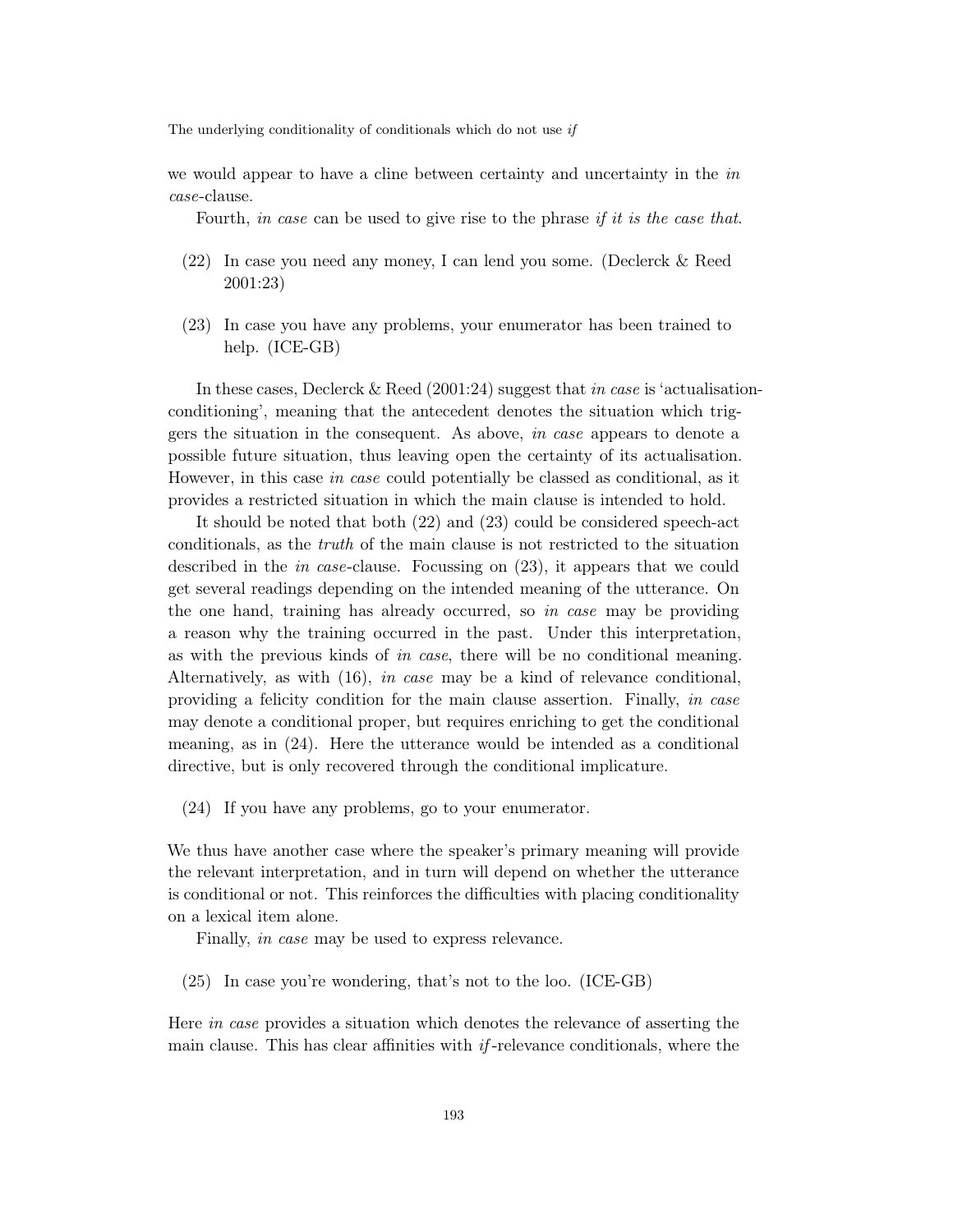antecedent supplies the relevance of asserting the consequent, even though the truth of the consequent is not dependent on the truth of the antecedent. It is only when the antecedent is true that the consequent is appropriately asserted. *In case* performs the same role in delimiting the situations in which the main clause is felicitous, and can be seen as exhibiting conditional meaning in the same way as *if* -relevance conditionals.

Related to *in case*, *lest* is said to be an alternative to *in case* in the preventative sense, although it is only expected to be found in formal or literary contexts. Indeed, only one case of *lest* is found in the spoken corpus, which comes from a scripted lecture:

(26) Yiddish speakers and authors  $\left[\ldots\right]$  often signed their Yiddish pieces with pseudonyms lest the fact that they had stooped to write in the colloquial language damaged their reputations. (ICE-GB)

As above, however, this sense of *lest* is not considered to be conditional, because it merely provides a reason for an action which is certain, even though that reason itself is uncertain. In particular, it does not delimit the situation in which the main clause holds, so does not fit with that criterion for being conditional.

To sum up so far, while it is obvious that grammar and the lexicon do not dictate conditionality, this discussion has shown through various examples that there are nevertheless certain words or phrases that do typically invoke some conditional sense, even if this conditionality also arises from other aspects of communication. Therefore, while there is clearly no systematic correspondence between elements of the English language system and conditional thought, the lexicon nevertheless plays a part in generating this conditional meaning.

To round off the discussion of various words and phrases that may introduce a conditional, I list the following examples from the ICE-GB.

- (27) Suppose you hadn't been able to raise finance at all.
- (28) Supposing she'd said that to a psychiatrist, what would they say?
- (29) That is correct assuming his face was pointing forwards.
- (30) Let's assume that was a noun phrase.
- (31) Given that linguistics is not democratic, we can't necessarily accept that.

Each of these examples restricts the situations that the hearer is asked to consider, and secondly, these situations are expressed with an element of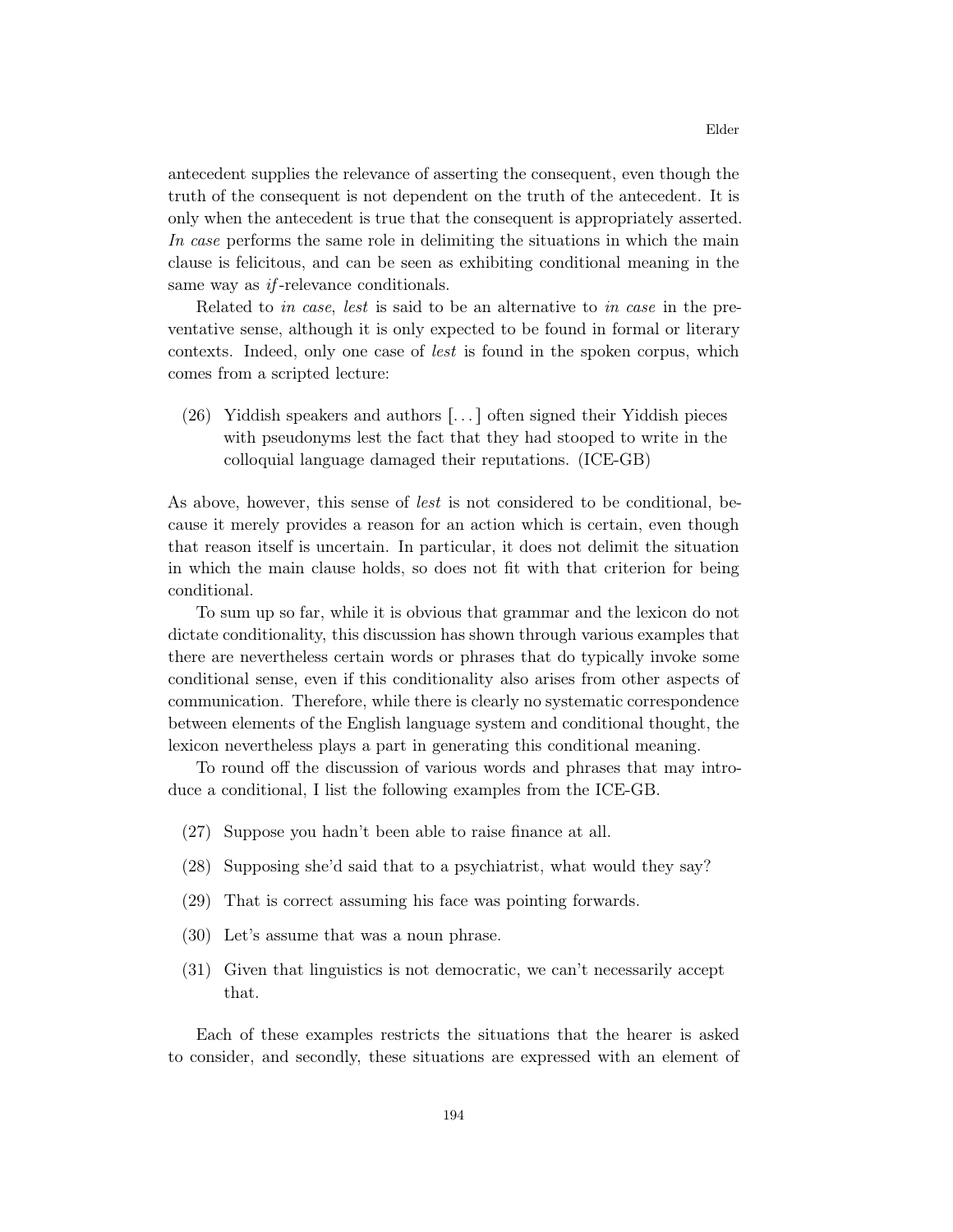uncertainty. Each of these thus appears to fit with the current concept of a conditional. Other possible expressions may be the exhortative *let's assume* or *say*, and imperative *imagine* (Declerck & Reed 2001:26). It should be noted that the exhortative and imperative versions of *suppose* and *assume* form a syntactically independent clause, thus making for two independent sentences rather than conjoined ones. While each of these examples has a particular lexical item that may invoke a conditional sense, we can see that there is no definite line between a conditional with an overt conditional conjunction, and a conditional construction which is not a conjoined conditional sentence.

The following discussion turns to conditional constructions which do not have an overt conditional conjunction, but whose conditionality may be elicited in part through their clausal constructions.

#### *4.4 Conditional expressions with no conditional conjunction*

In the pilot study of five conversations detailed above, there were three instances where the grammatical structure gives rise to a conditional reading in light of having the form of a coordinate sentence. Following Haiman (1983) I call these 'paratactic conditionals'.

(32) Here on this dry desert it's searing, but mix it with a little water and life flourishes. (ICE-GB)

Paratactic conditionals are obviously not identified by the conjunction *and*, but can be elucidated by the conditional criteria. In particular, it is the fact that the first conjunct is not put forward as a statement of truth, and secondly that the situation described in the second conjunct is dependent on that of the first conjunct, that we are able to interpret the conditional meaning of the utterance.

The second construction found in the five conversations is one case where a restrictive relative clause could function as the *if* -clause:

(33) Let me also point out what could happen to companies that don't innovate. (ICE-GB)

Here, the sentence is not semantically a conditional, because 'companies that don't innovate' is a description, not a condition. However, it is possible that with pragmatic enrichment conditional meaning could be uncovered, and could be paraphrased as (34).

(34) Let me also point out what could happen to companies if they don't innovate.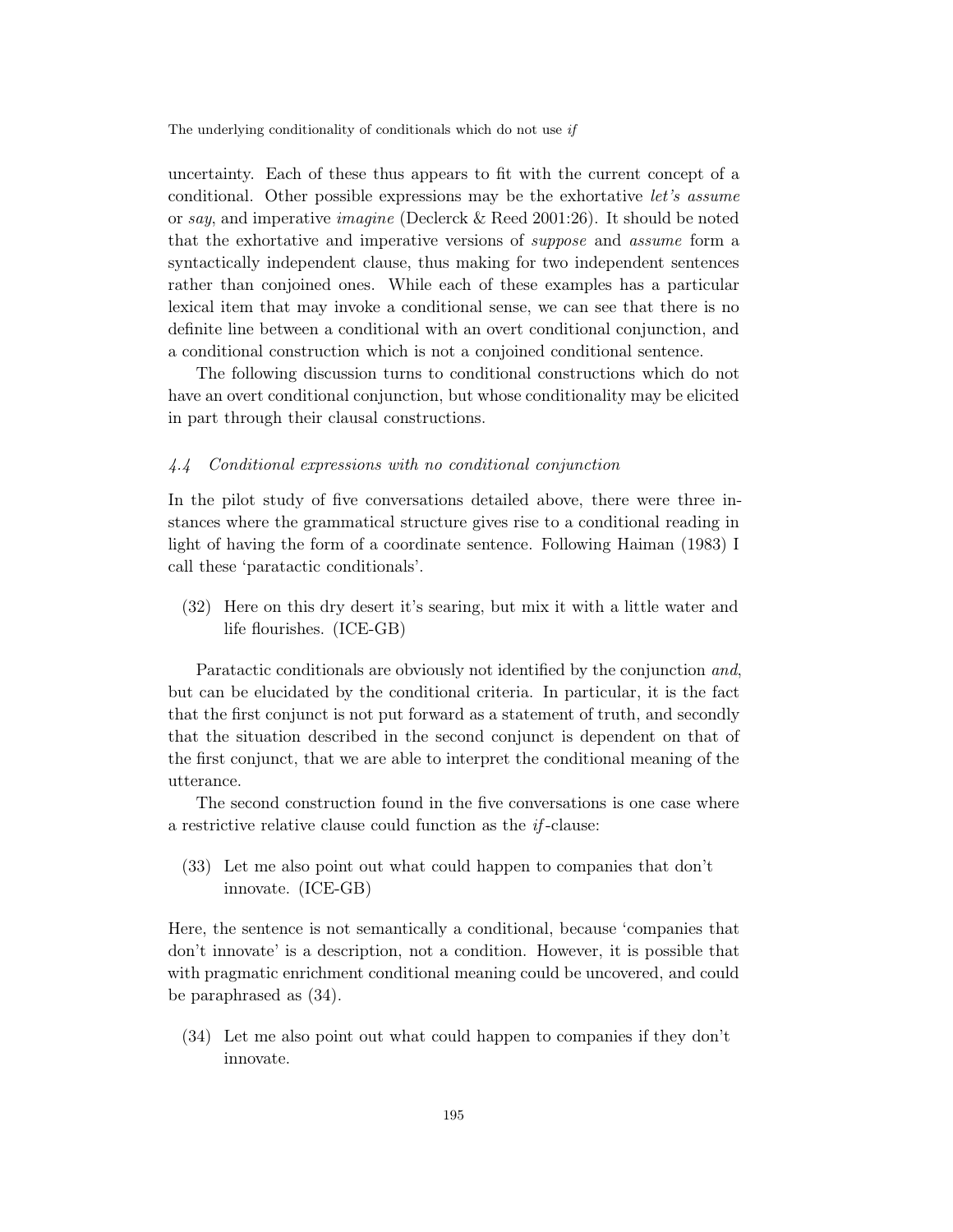The conditionality may come from the speech act or purpose of the utterance, which in this case may be to provide a warning against potential consequences of not innovating. It should also be noted that it is only the paraphrased *if* -clause which gives rise to the possibility of alternatives. Use of *if* does not assume that any particular company is innovative or not, but rather, it provides the situation in which the main clause holds. This enriched utterance is thus clearly conditional. However, it should be noted that it is only when the *if* -clause is taken to be true that the sentence can be felicitously translated using *that*, as in (33). This provides further evidence that conditionality may arise at the level of pragmatic inference, and need not be overt from the logical form alone. Thus, the main message intended by the speaker may be different from the uttered sentence, as it may be the enriched or modulated proposition which is the primary meaning (cf. Recanati 2010).

Fillmore (1990:141) briefly suggests that the following grammatical constructions give rise to alternative worlds:

- (35) Do you like it? It's yours.
- (36) With his hat on he would look older.
- (37) Then / In that case / Otherwise (etc.), I wouldn't be here.

Fillmore does not discuss in virtue of what components or structures these examples invoke alternative possibilities. However, it can be conjectured that first, in (35), the nature of a question is to invite alternative possibilities. It is then the assumption of the affirmative which allows the conclusion to be drawn. This can easily be seen as conveying an underlying conditional, which may be paraphrased as (38).

(38) If you like it, it's yours.

We thus have conditionality arising at the level of implicature, which highlights that the consequent is only deemed to hold on the assumption of the antecedent. However, it should be noted that the main message of this utterance is presumably not conditional at all, but is intended to convey (39).

(39) You can have it.

This is a clear example of how conditionality may arise at the level of implicature, but is itself a conversational device used to trigger further pragmatic inference to yield the speaker's intended message.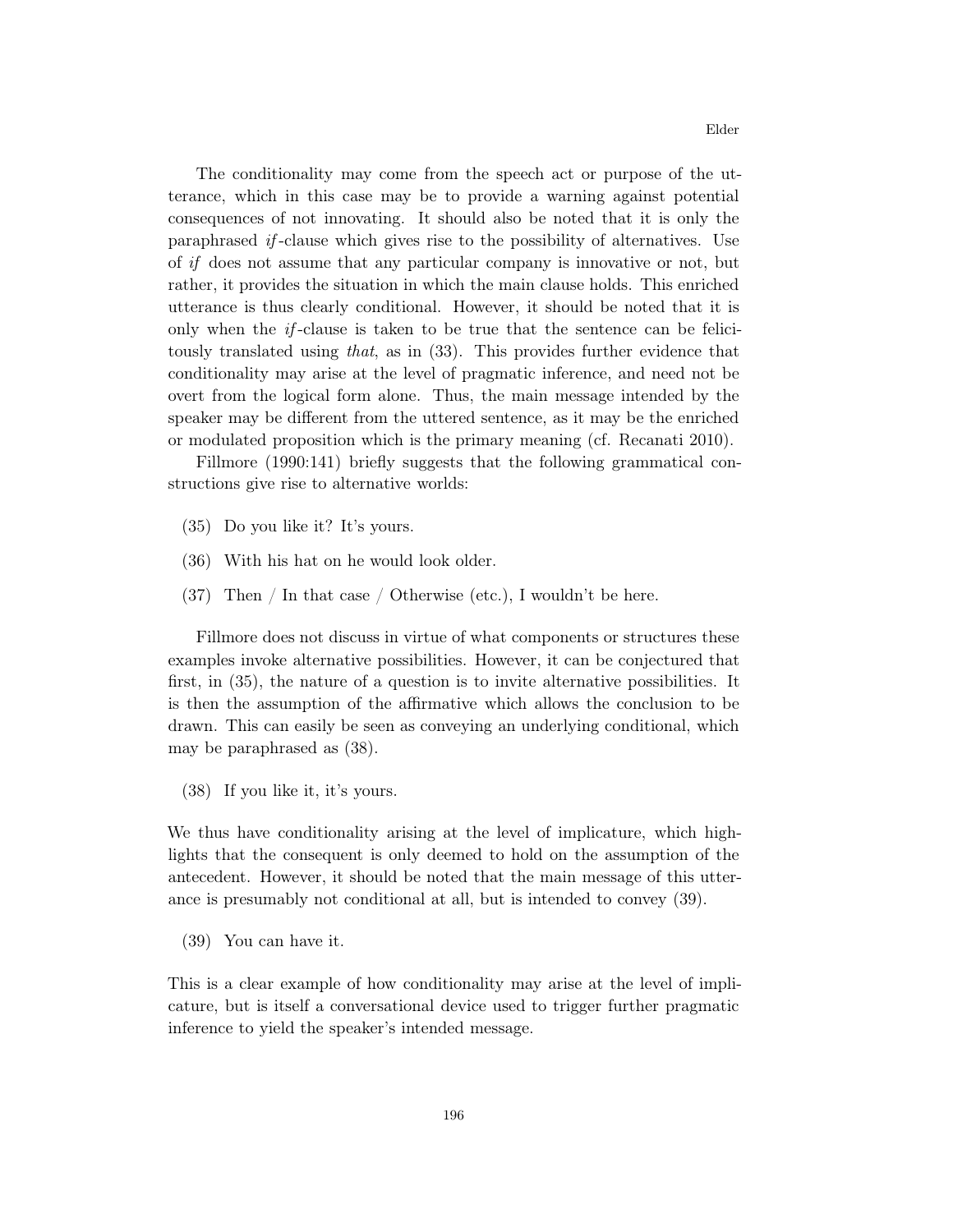In (36) we have our first counterfactual construction. It is presupposed by the tense and mood of the modal verb that the man does not currently have his hat on, and moreover, 'with his hat on' provides the situation in which the conclusion is deemed to hold. By following the pattern of our conditional thought, it appears that (36) directly expresses conditionality without any pragmatic inference. Nevertheless, the sentence can be paraphrased using *if* to highlight its conditional meaning.

(40) If he had his hat on he would look older.

Similarly in (37), it is the modal verb which gives rise to the feeling of the impossibility of the truth of the assertion. The anaphoric devices provide the situation which denotes the belief in the consequent. However, these devices alone do not give rise to the possibility of alternatives; rather, there is an implied indirect conditional thought which is expressed. This may be paraphrased as:

(41) If that were the case, I wouldn't be here.

It should be noted that it is the element of complete counterfactuality as supposed by the speaker which is generated by the modal verb which gives rise to a possible indicative versus subjunctive conditional distinction. It is common to all conditionals that there is an element of uncertainty in the antecedent. While there may be a gradation from near-certainty to complete disbelief in an indicative, what is apparently unique to subjunctives is the belief in its impossibility. Thus, it is not the fact that an antecedent may give rise to the possibility of *alternatives* which gives rise to its conditionality, but simply in its uncertainty. A subjunctive conditional thus holds the extreme end of the spectrum.

# 5 Conclusion

This paper has proposed some criteria to guide the classification of conditionals. Through discussion of various examples found in the ICE-GB which adhere to these criteria, this paper has also highlighted that conditionality may arise at any level of communication, be it from the logical form of the uttered sentence, through pragmatic enrichment, or by overriding the logical form of the utterance altogether. While the lexicon and grammar may have a role to play, it has been seen that conditionality may be formed through an interaction of different sources of communication conspiring to generate the intended conditional meaning. Because there is no one-to-one correspondence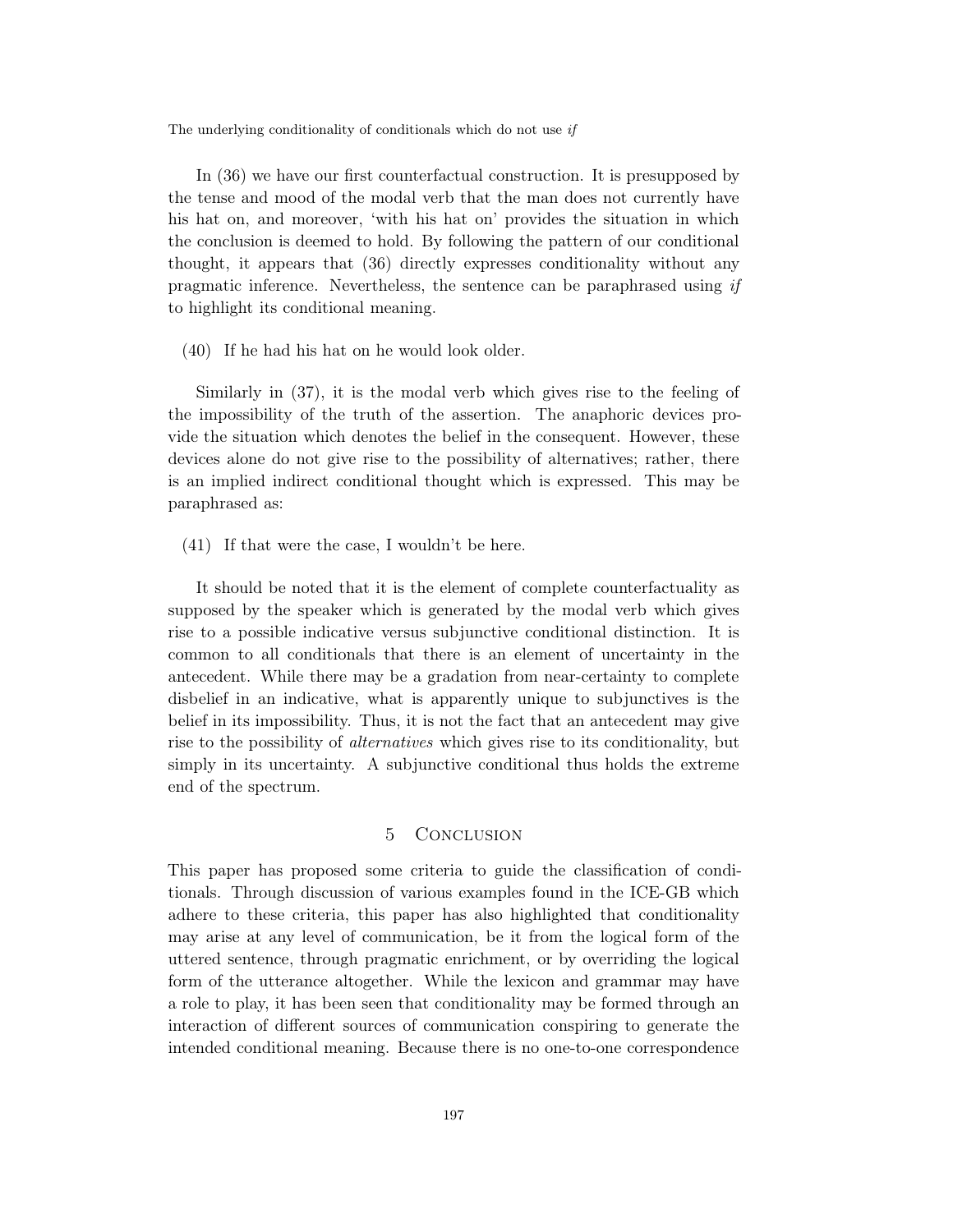between particular constructions and conditional thought, it is no surprise that conditionals can be expressed in such a wide variety of ways.

It has been suggested that inherent in the meaning of the word *if* is an appeal to alternatives. Therefore, regardless of whether a conditional is expressed directly through functions of grammar or the lexicon, or indirectly, where the intended conditional meaning has to be recovered pragmatically, in each conditional expression there is an underlying expression which can use *if*. If we accept that in all conditional expressions *if* is present as a concept, we can suggest that utterances using *if* simply express conditional thought directly, using the default, most common conditional marker. This paper has thus shown how conditionals using *if* fit in the broader semantic category.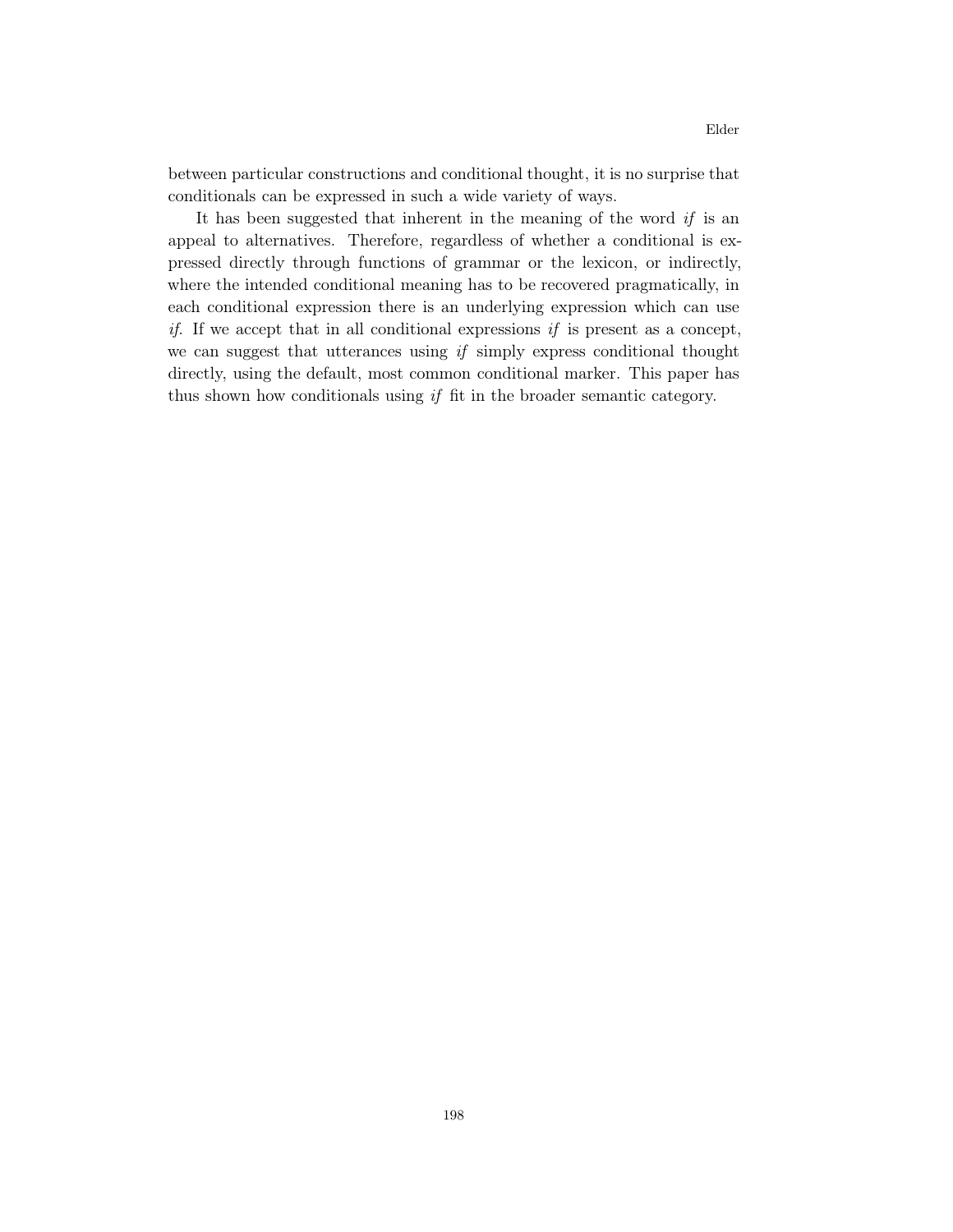#### **REFERENCES**

- Austin, J. L. 1961. 'Ifs and Cans'. In *Philosophical Papers*, eds. J. O. Urmson & G. J. Warnock. Oxford: Oxford University Press, pp. 153-180.
- Carston, R. 1996. 'Metalinguistic negation and echoic use'. *Journal of Pragmatics* 25 (3), 309-330.
- Dancygier, B. & E. Sweetser. 2000. 'Constructions with if, since, and because: Causality, epistemic stance, and clause order'. In *Cause, condition, concession, contrast: Cognitive and discourse perspectives*, eds. E. Couper-Kuhlen & B. Kortmann. Berlin, New York: Mouton de Gruyter, pp. 111-142.
- Declerck, R. & S. Reed. 2000. 'The semantics and pragmatics of unless'. *English language and linguistics* 4 (02), 205-241.
- Declerck, R. & S. Reed. 2001. *Conditionals: a comprehensive empirical analysis*. Walter de Gruyter.
- Fillmore, C. J. 1990. 'Epistemic stance and grammatical form in English conditional sentences'. In *CLS 26: Papers from the 26th Regional Meeting of the Chicago Linguistic Society*, eds. M. Ziolkowski, M. Noske & K. Deaton. Chicago: Chicago Linguistic Society, pp. 137-62.
- Grice, P. 1967. 'Indicative conditionals'. In *Studies in the way of words*, 1989, Cambridge, MA: Harvard University Press, pp. 58-85.
- Haiman, J. 1983. 'Paratactic if-clauses'. *Journal of Pragmatics* 7 (3), 263-281.
- Jaszczolt, K. M. 2010. 'Default Semantics'. In *The Oxford Handbook of Linguistic Analysis*, eds. B. Heine & H. Narrog. Oxford: Oxford University Press, pp. 193-221.
- Recanati, F. 2010. *Truth-Conditional Pragmatics*. Oxford: Oxford University Press.
- Stalnaker, R. 1975. 'Indicative conditionals'. In *Context and Content*, 1999, Oxford: Oxford University Press, pp. 63-77.
- Trask, R. L. 1992. 'Conditional, n. or adj.' *A dictionary of grammatical terms in linguistics*.